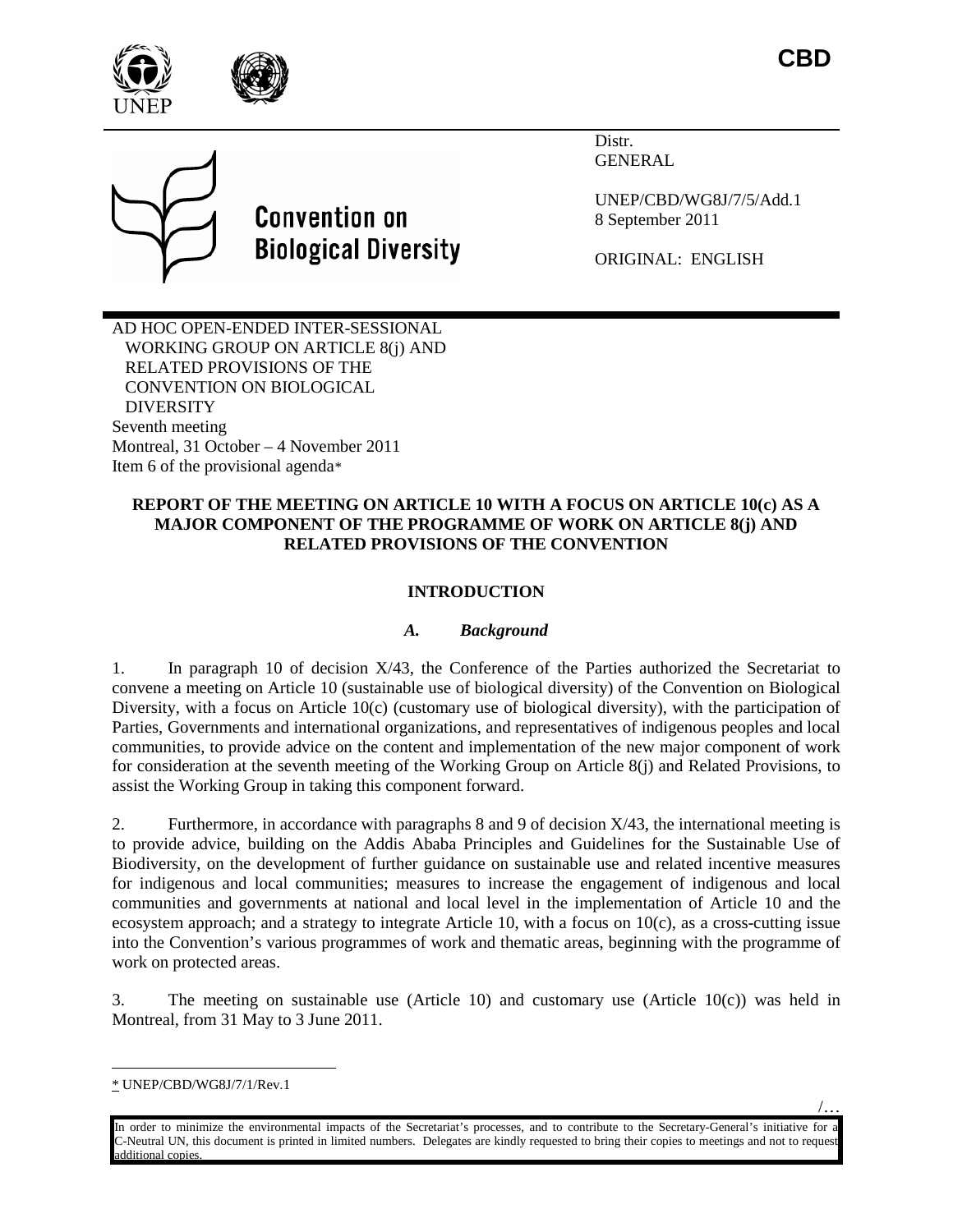#### *B. Participation*

4. In accordance with paragraph 10 of decision X/43, the Secretariat issued notification 2011-048 (ref. no. SCBD/SEL/OJ/JS/DM/75211) dated 4 March 2011 requesting nominations from interested Parties. A total of 67 nominations were received. The selection of participants was completed by the Secretariat based on the expertise of nominees, the need to ensure fair and equitable geographic representation and gender balance. Thanks to the generous support of the Governments of Japan, Canada, European Union and Norway, the Secretariat was able to provide financial assistance to 34 participants from developing and least developed countries, including small island developing States, as well as indigenous peoples and local communities and experts.

5. The meeting was attended by experts nominated by Belarus, Benin, Botswana, Canada, Colombia, Costa Rica, France, Ethiopia, India, Mexico, Norway, Philippines, Vanuatu, and Sweden. The experts nominated by Bangladesh and Syria, who had been selected and invited to the meeting, were unable to participate.

6. Experts from the following organizations also participated in the meeting: Forest Peoples Programme, Unnayan Onneshan - The Innovators, Global Garden Consulting, United Nations Educational, Scientific and Cultural Organization (UNESCO), Food and Agriculture Organization of the United Nations (FAO), United Nations University (UNU), International Treaty on Plant Genetic Resources for Food and Agriculture (ITPGRFA), Asociación ANDES, Association OKANI, Kibale Association for Rural and Environmental Development, Tebtebba, Instituto Indígena Brasileiro para Propriedade Intelectual (Inbrapi), the Southern African Development Community, Corporación Serraniagua, Andes Chinchasuyu, the Tweed Byron Local Aboriginal Land Council and Southern Cross University, Red Indígena de Turismo de México (RITA), Fundación para la Promoción del Conocimiento Indígena (FPCI), Association of Kaliña and Lokono in Marowijne, Suriname (KLIM), Métis National Council, Sri Lanka Community Development Centre and Seneca International. Experts from Inter Mountain Peoples Education and Culture in Thailand Association (IMPECT), South Central Peoples Development Association, and Russian Association of Indigenous Peoples of the North, Siberia and Far East (RAIPON) were selected and invited to the meeting but were unable to participate.

### **ITEM 1. OPENING OF THE MEETING**

7. The meeting was opened at 9:30 a.m. on 31 May 2011 by Mr. Olivier Jalbert, Principal Officer, Secretariat of the Convention on Biological Diversity, on behalf of the Executive Secretary.

8. In his opening remarks, Mr. Jalbert recalled the major achievements of the work programme on Article 8(j) and related provisions since its inception and recalled that, at its tenth meeting, the Conference of the Parties had decided on a new major component of the revised work programme, namely the sustainable use of biological diversity with a focus on customary sustainable use (Article 10(c) of the Convention on Biological Diversity). The mandate of the meeting within the broader framework of the programme of work on Article 8(j) and Related Provisions, and as instructed by the Conference of the Parties in decision X/43 was to provide expert advice, "building on the Addis Ababa Principles and Guidelines, to develop further guidance on sustainable use and related incentive measures for indigenous and local communities and to consider measures to increase the engagement of indigenous and local communities and governments at national and local level in the implementation of Article 10 and the ecosystem approach". Therefore, participants in the meeting had an opportunity to give shape and substance to this major new task of the work programme, thereby guiding the work of the Parties in the implementation of the new Strategic Plan for Biodiversity 2011-2020, and to make recommendations on elements of a strategy to integrate Article 10(c) as a cross-cutting issue into the various work programmes of the Convention and thematic areas, beginning with the programme of work on protected areas.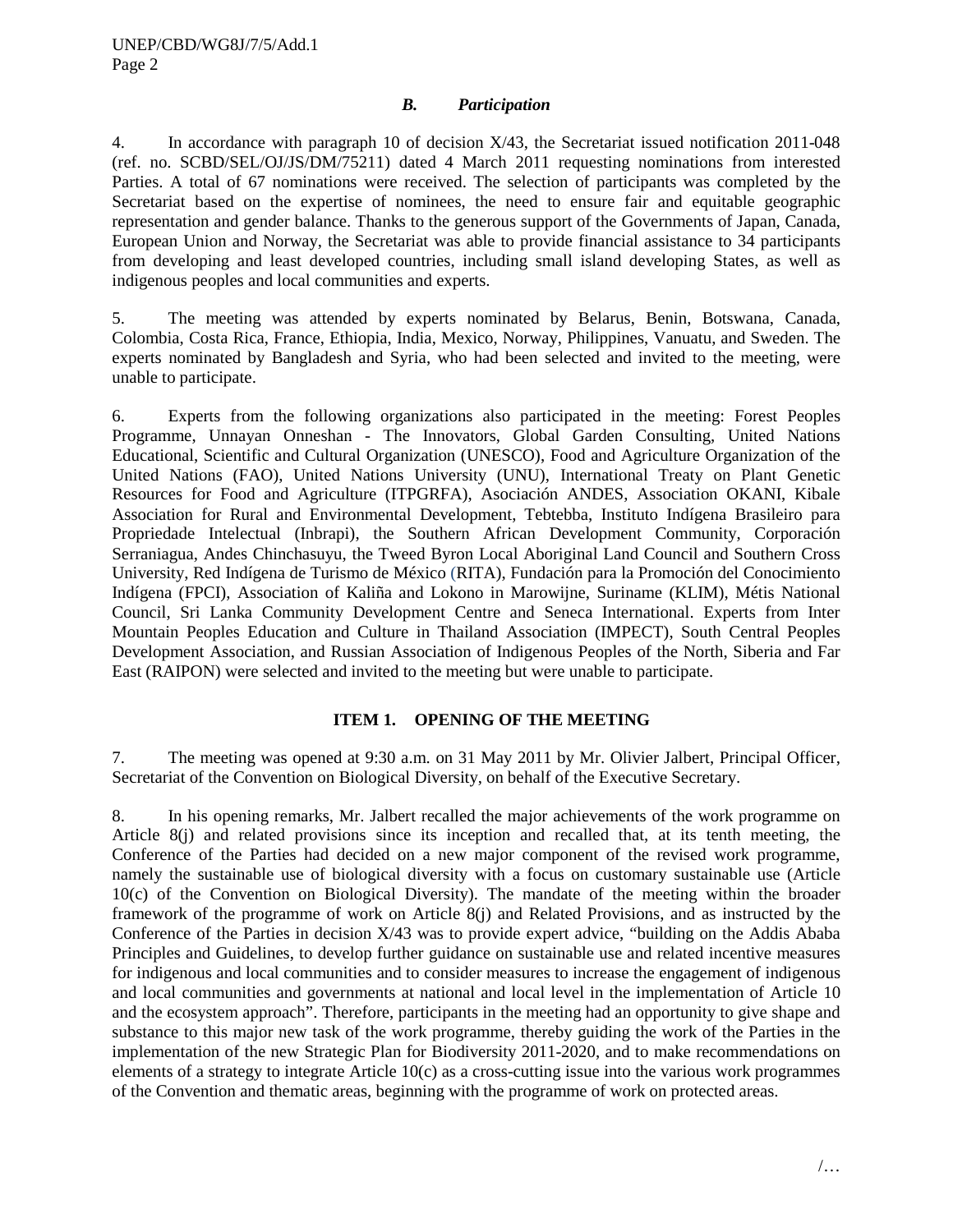#### **ITEM 2. ORGANIZATIONAL MATTERS**

## *2.1 Officers*

9. Participants elected Ms. Pernilla Malmer of Sweden and Ms. Joji Carino of the Tebtebba Foundation as Co-chairs of the meeting.

### *2.2 Adoption of the agenda*

10. The meeting adopted the following agenda on the basis of the provisional agenda (UNEP/CBD/8J/CSU/1/1) prepared by the Executive Secretary in accordance with decision X/43 of the Conference of the Parties:

- 1. Opening of the meeting.
- 2. Organizational matters.
- 3. Advice on possible content and implementation of the new major component of work on Article 10 with a focus on Article 10(c):
	- (a) Guidance on sustainable use and related incentive measures for indigenous and local communities;
	- (b) Measures to increase the engagement of indigenous and local communities and Governments at national and local level in the implementation of Article 10 and the ecosystem approach;
	- (c) Strategy to integrate Article 10, with a focus on Article  $10(c)$ , as a cross-cutting issue into the Convention's various programmes of work and thematic areas, beginning with the programme of work on protected areas.
- 4. Refining and operationalizing the proposed indicators on traditional knowledge, as well as the development of appropriate indicators for customary sustainable use.
- 5. Other matters.
- 6. Adoption of the report.
- 7. Closure of the meeting.

#### *2.3 Organization of work*

11. At its opening session, the group decided to work initially in plenary to hear a number of presentations. On the second day the meeting broke into several small groups to consider the substantive items, then reconvened in plenary for the remainder of the meeting.

### **ITEM 3. ADVICE ON POSSIBLE CONTENT AND IMPLEMENTATION OF THE NEW MAJOR COMPONENT OF WORK ON ARTICLE 10 WITH A FOCUS ON ARTICLE 10(c)**

12. In addressing this item, the meeting had before it a note by the Executive Secretary on how Article 10(c) can be further advanced and implemented as a priority (UNEP/CBD/WG8J/6/2/Add.1). The document had been circulated in advance of the meeting to participants. The initial sessions were in plenary, with expert presentations from the governments, international organizations, and indigenous peoples and local community experts on the issue of customary sustainable use. This was followed by small group work and a report back by the chairpersons and rapporteurs in plenary. Following is a summary of the main points and proposals made.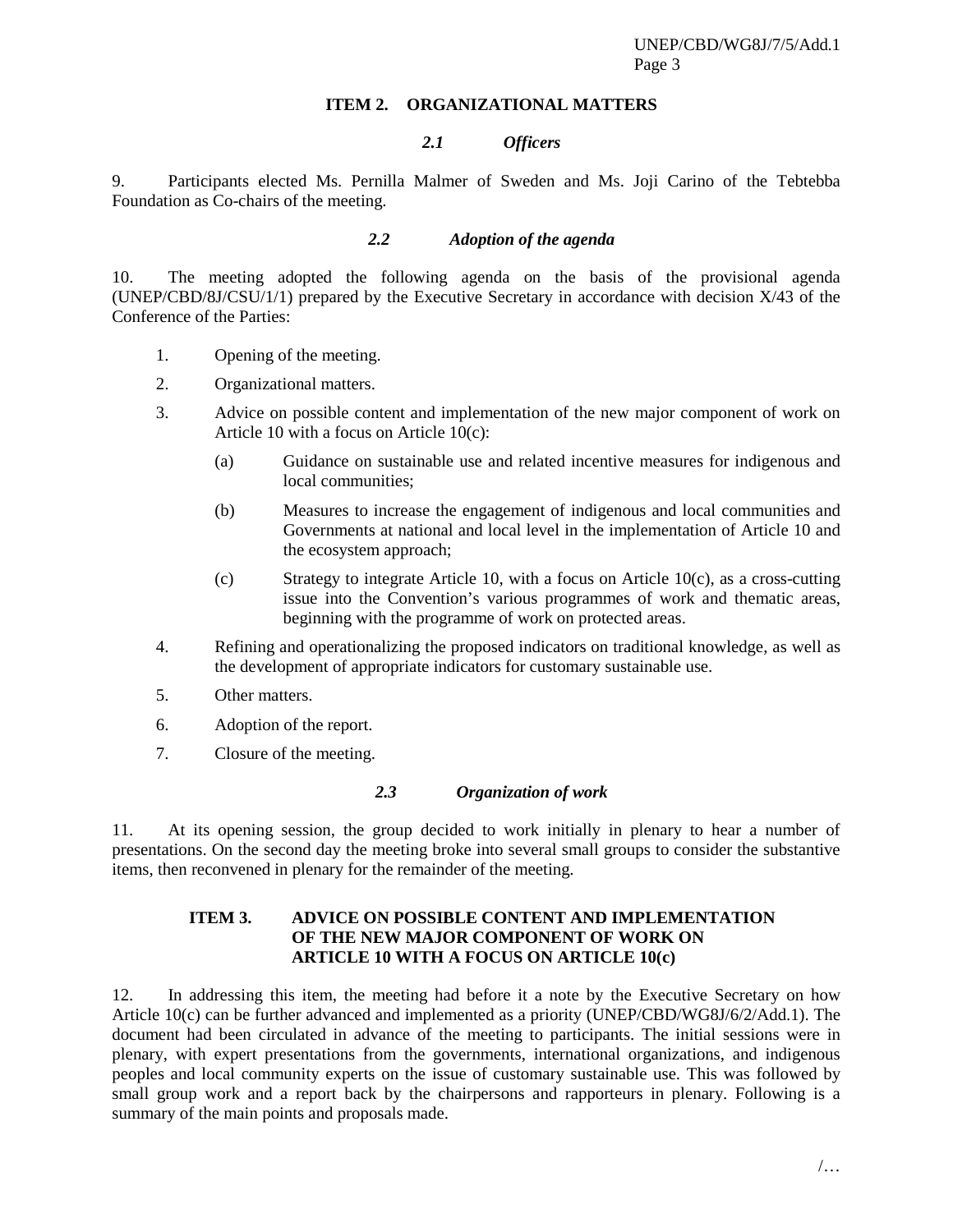13. Presentations by experts included the following issues: (i) introduction to Article 10(c) and the Addis Ababa Principles and Guidelines; (ii) sustainability of use; (iii) customary use; (iv) Article 10(c) case-studies and lessons learned; (v) customary use practices and customary management practices and *sui generis* systems; (vi) relationship between customary use and access to lands and resources including land tenure; (vii) recognition of Indigenous and/or Community Conserved Areas; (viii) issues of special access and general access; (ix) protected areas and customary use; (x) hunting and wildlife management; (xi) commercial use of biological resources; (xii) approaches to promoting access to and management of biological resources for customary and sustainable use; (xiii) customary sustainable use and gender perspectives; (xiv) customary sustainable use, livelihoods and sustainable development (to highlight the role of customary sustainable use to human well-being and sustainable development); (xv) biodiversity for poverty eradication and development; and (xvi) possible tasks for a new component of work on sustainable use with a focus on customary use.

14. After an initial introduction of the Addis Ababa Principles and Guidelines by the Secretariat of the Convention on Biological Diversity, the representative of the International Treaty on Plant Genetic Resources for Food and Agriculture (ITPGRFA) provided an overview of the ITPGRFA and new work arising with a focus on Article 6 (sustainable use) and Article 9 (farmers' rights) of the treaty. In particular, issues of the interdependence of crops and food security, role of small farmers, sustainable use in agriculture, the usefulness of regional approaches, the multilateral system and access and benefit-sharing, the contribution of the Addis Ababa Principles and Guidelines to sustainable use, and the need for synergies between mutually reinforcing international processes and specifically the Convention on Biological Diversity, the Nagoya Protocol and the ITPGRFA.

15. The meeting commended the Benefit-sharing Fund of the ITPGRFA for its positive impact on sustainable use of agrobiodiversity by funding 11 existing benefit-sharing projects and investing an additional US \$10 million into projects for sustainable and customary use of crop genetic resources. Through these projects, the Benefit-sharing Fund was having a positive worldwide impact on the sustainable use of agrobiodiversity and the adaptation of farmers' food crops to climate change impacts. The meeting called for collaboration between the Convention on Biological Diversity and the ITPGRFA in the area of sustainable use, including customary use, and farmers' rights, and underlined the need to further scale up the Benefit-sharing Fund according to its strategic plan.

16. A representative and expert from the United Nations University addressed the meeting on *Satoumi*, a marine expression of *Satoyama*. It was based on fisher community traditional practices and customs in Japan. In Japan 30 per cent of marine protected areas were designed and managed by local communities. Japan enjoyed a long history of hereditary fishing rights which regulated the sustainable use of national waters. The traditional management of local fisheries had allowed limited resources to be used over time in a sustainable way. In recent times there had been attempts to codify and incorporate customary practices into modern legislation, with various degrees of success. Some communities were sometimes reluctant to reveal customs that could be codified in such ways as to make them inflexible and unable to deal with migrating species, or local changes including climate change. Such communities may value flexibility over official recognition. A specific study concerning matriarchal hereditary fishing rights provided a fascinating insight into gender and biodiversity management. The extensiveness and completeness of customary local management of marine environment was demonstrated by the various intricate aspects of biodiversity use including timing, seasons, zones, and decision-making regarding the adoption of new technologies amongst others. Local management also involved regeneration activities and promotion of cross-sectoral approaches to sustainable use.

17. Participants responded drawing attention to the first and second principles of the Addis Ababa Principles and Guidelines and specifically the need to get legal frameworks and governance right and the balance of ensuring flexibility and local approaches. Also the need for a respectful interface between traditional knowledge and science was emphasized.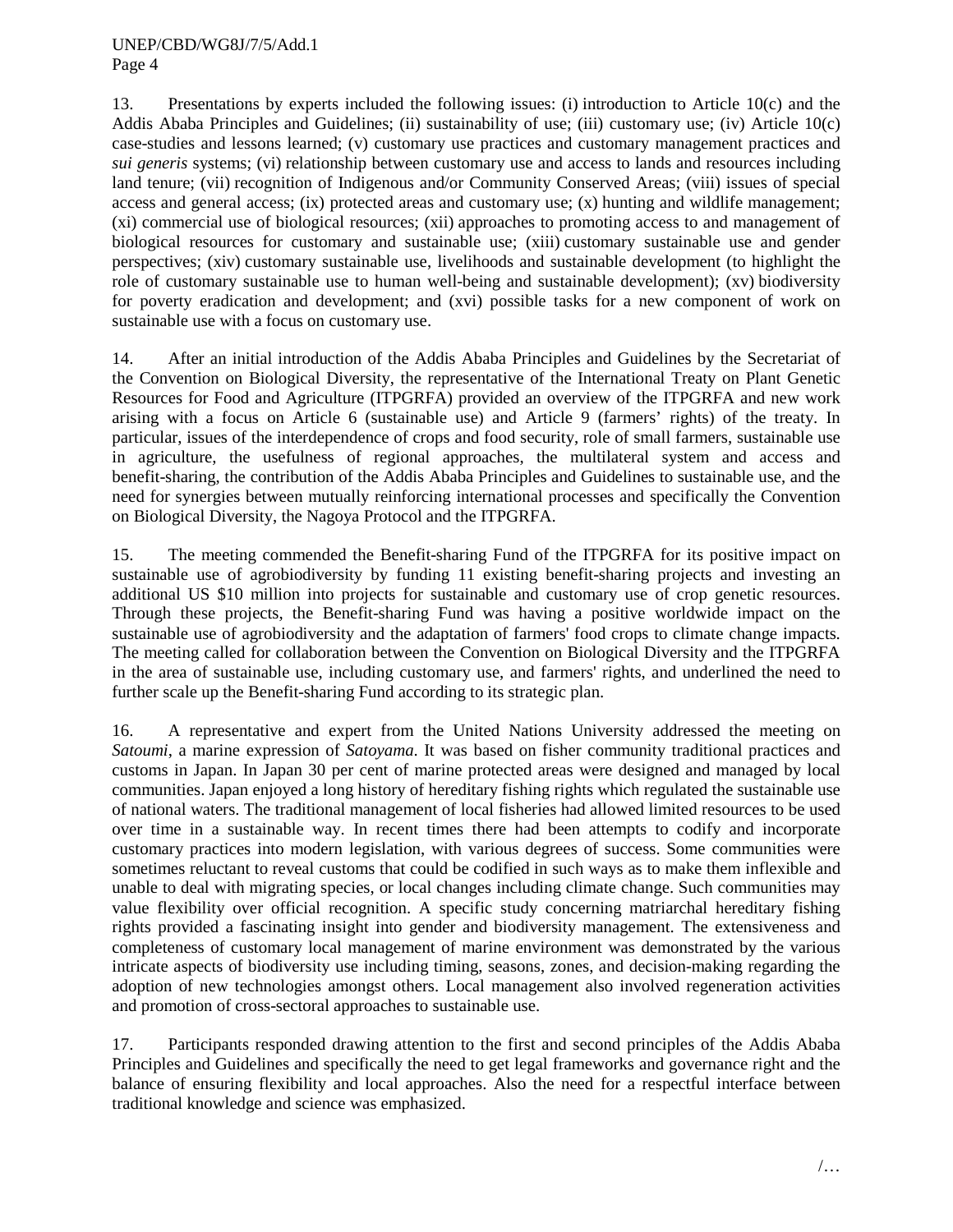18. The indigenous expert from Ecuador provided an in-depth view of customary sustainable use and poverty alleviation rooted in the epistemologies and cosmologies of indigenous peoples. So fundamental was the concept of biodiversity to the Kichwa people that there was no word for biodiversity – the closest equivalent being "life" (kawsay) or mother earth (Pachamama). The cosmologies of indigenous peoples included various world views that considered a spiritual dimension which interacted and required balance with the physical world. Such a fundamentally different world view provided customary laws which governed the use of resources including biodiversity, which had difficulty interfacing with modern legal systems. The expert presented examples of traditional practices including diverse permaculture, demonstrated food security, sustainability and companion planting. New forms of culturally appropriate sustainable development, including revisiting traditional practices including bartering and reciprocity, cultural revitalization and relearning and promoting traditional knowledge, and customary sustainable use for poverty alleviation were also investigated.

19. The chairperson of Unnayan Onneshan, from Bangladesh, provided an insight into the desirability of local management of biological resources. Detailed advice was provided on various cultural, social and legal concepts of property rights with a focus on a set of entitlements. The expert called for a decolonizing of legal systems to incorporate diverse and traditional forms of associations with resources, beyond primitive accumulation. New sustainable development models were needed for access to resources vis-à-vis accumulation by dispossession. He argued that models of governance based on individual property rights were incompatible with customary sustainable use. The expert also noted the need for law reforms to take into account the identification of the rightful users of forest resources and to secure operational-level access rights and the promotion of collective local action and management. His presentation drew attention to the need to strengthen principles one and two of the Addis Ababa Principles and Guidelines (legislation and governance).

20. The representative of the Southern African Development Community presented the regional approach adopted by 15 countries in Africa. He spoke on goals of sustainable and customary use for medicine, health, food, shelter, energy and poverty alleviation against a reality of a growing populations and depleting resources. The SADC members were increasingly interested in the role of local communities and the integration of traditional knowledge in protected areas management.

21. Some participants noted the current opportunity posed by the revision of the National Biodiversity Strategies and Action Plans (NBSAPs) for integration of customary sustainable use.

22. The indigenous expert from Peru spoke on the importance of Article 10(c) for indigenous peoples and the Convention on Biological Diversity. He emphasized the need to progressing thinking on new sustainable economic models based on low carbon green economies. A fascinating and time-proven initiative, the Potato Park, a community-driven bio-cultural heritage territory, was used to illustrate the importance of how key species could bind indigenous peoples together and give birth to conservation, a genetic resource bank, food security, sustainable development, women's enterprises, poverty alleviation, creative and diverse economies based on traditional knowledge and customary use, local models for adaptation to climate change, and new equitable benefit-sharing models. The Potato Park initiative was committed to exploring and promoting the protection of traditional knowledge through creative and *sui generis* intellectual property models including geographic indicators and collective trademarks, enabling law reform for recognition of customary law concerning customary use. Through such activities the Potato Park provided indigenous peoples with an opportunity for the local implementation of the United Nations Declaration on the Rights of Indigenous Peoples (UNDRIP).

23. Having considered the presentations thus far, some experts noted that for some communities, tensions arose where distribution of cash occured and suggested various models for equitable sharing of benefits that centred on indigenous structures able to exercise customary laws. Some suggested that identifying community needs and funding them as priorities had enjoyed some success. The need for a multiplicity of benefits was the desirable model to promote.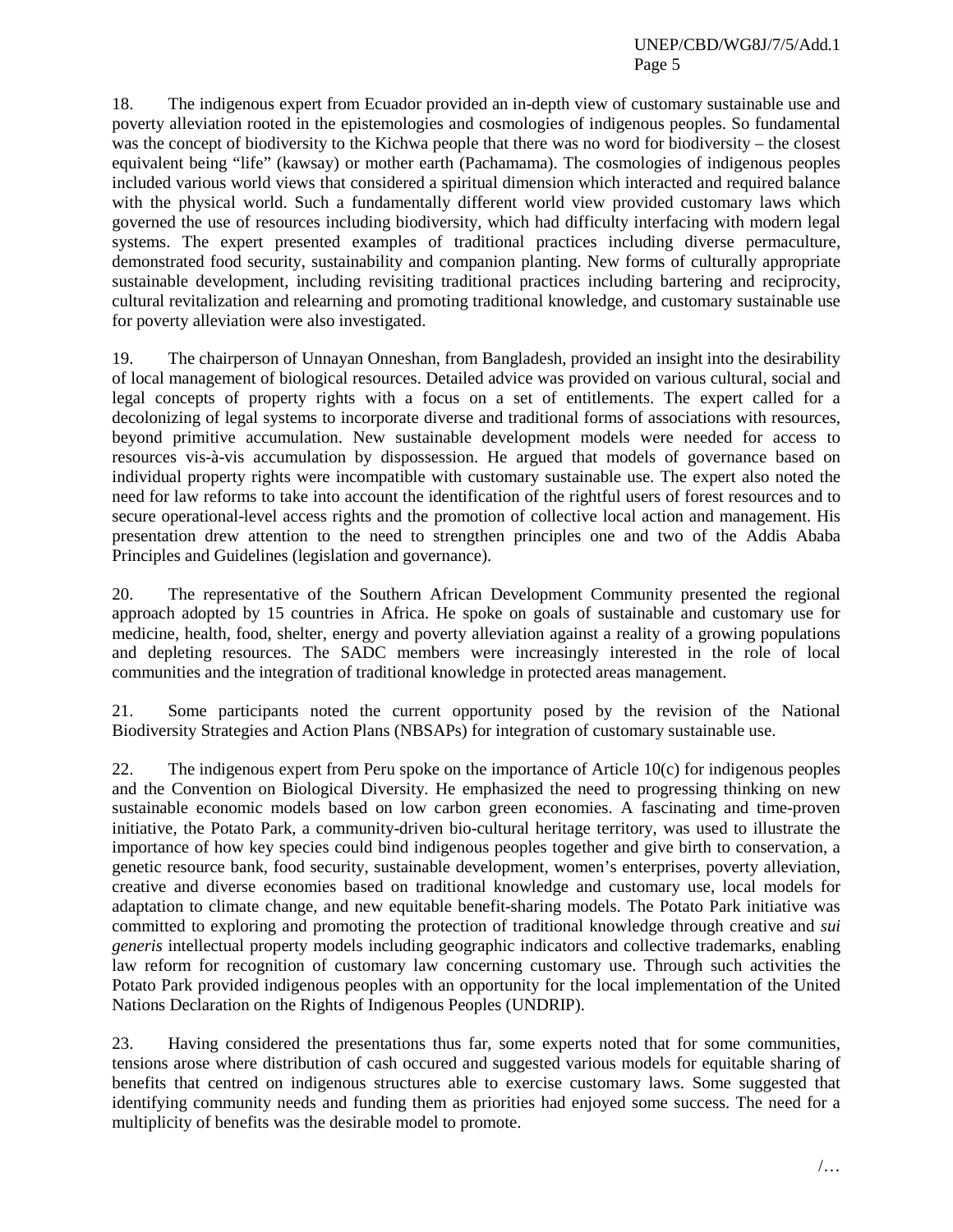24. A local community expert from Uganda and a former Equator Initiative prize winner presented the community-driven conservation effort that had led to multiple improved outcomes for the participating communities. He discussed the primate conservation project and community procedures for the distribution of benefits accruing from this and related enterprises. An interesting example of flow of benefits was provided concerning a fund for neighbours of the swamp, which provided poor farmers with compensation for wild animal damage. However, challenges remain for the project, including ongoing human-wildlife conflict partially driven by increasing populations and emergent community needs, conservation versus development needs, limited technical capacity and academic knowledge, and the need to diversify community businesses beyond tourism.

25. Another Equator Initiative prize winner from Sri Lanka provided a case-study on the revival of traditional yams and effective alternative social development models. The restoration of the traditional yams led to community empowerment with multiple benefits including increased food security, a diverse gene bank and local-level insurance against climate change.

26. An Equator Initiative prize winner from Colombia discussed the characteristics of successful community projects involving conservation and sustainable use of biodiversity. Successful projects required diverse and broad-based stakeholder engagement. Local projects needed to take into consideration culture in their methodology and maintain a goal of collective social advancement. Protected areas and protected corridors required buy-in by relevant local communities and recognition of their community conservation areas. Each project had to consider various dimensions, including nature, social, cultural and economic. He also discussed small farmers and women farmers and customary use, and noted the usefulness of geographic indicators as a possible way of protecting local products arising from traditional knowledge. He also pointed to the fact that despite the successful implementation of ecological corridors and their formal and customary protection, threats still remained, in particular from mining and megaprojects driven by interests that may override the kind of protection granted for the corridors.

27. An indigenous representative of the Red Indígena de Turismo de México (RITA) discussed indigenous tourism initiatives and customary sustainable use. RITA had 150 members who were indigenous small business operators. The representative provided concrete examples on how indigenous tourism could contribute to conservation, sustainable use and the protection and promotion of traditional knowledge. Communities engaging in tourism activities developed a broad range of skills. In particular the representative was interested in peer sharing and scaling up of successful ventures. She also expanded on the cultural landscape approach favoured by many indigenous peoples, and emphasized that customary sustainable use had to be grounded in cultural restoration. Successful combinations included conservation – sustainable use – and promotion of local livelihoods.

28. The Equator Initiative prize winners answered questions from the floor and proposed some prerequisites for successful community projects that promoted sustainable and customary use and conservation. They emphasized that successful projects were driven from the bottom up although ideas and possibilities may come from the outside and could even be introduced and supported by Governments, as long as there was community buy-in and ownership. Successful projects required support of elders and commitment from community leaders. Project development sometimes required dealing with power structures, which might need to be confronted and mitigated. Scale-up success and replication remain goals of the Equator Initiative. Most successful projects were conducted on secure community territories. Security of tenure was a prerequisite for successful ventures.

29. A plenary session on Tuesday afternoon was managed and presented by the Forest Peoples Programme (FPP) and their participating indigenous peoples and local community partners, which for this meeting included: Unnayan Onneshan, Bangladesh; Association OKANI, Cameroon; Fundación para la Promoción del Conocimiento Indígena (FPCI), Panamá; and Association of Kaliña and Lokono in Marowijne (KLIM), Suriname, all members of the FPP 10c Network. The FPP 10c Network had a decade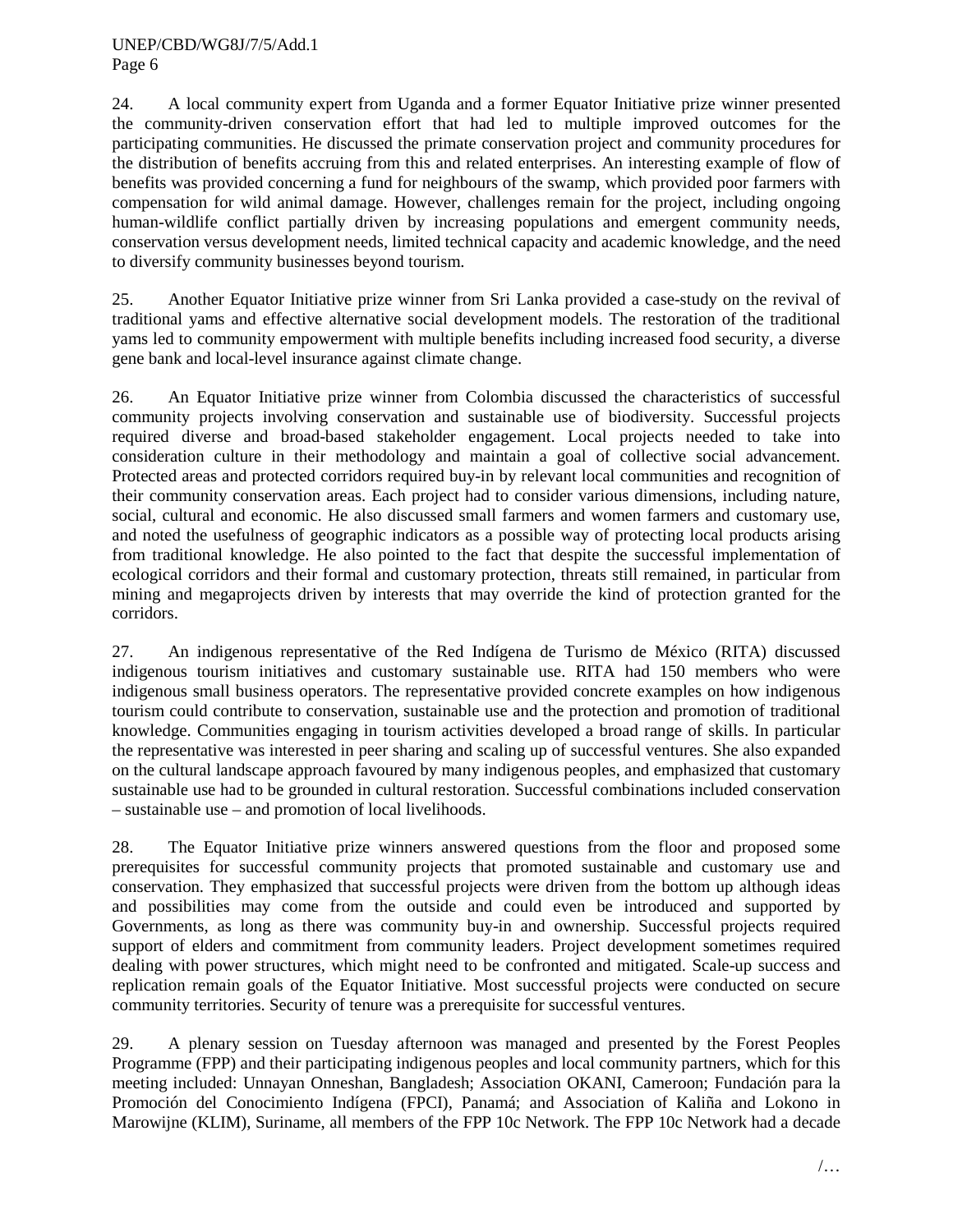of case-studies and experience on customary sustainable use and related issues. Examples of customary sustainable use included hunting, fishing, farming (including shifting cultivation), and gathering non-timber forest products including for medicine, housing, fishing nets, crafts and various tools and utensils. Indigenous territories were understood as regulated commons collectively owned and managed. Spiritual beliefs and cosmological views guided interaction with nature. Customary laws continued to guide customary sustainable use and included principles such as: don't take more than you need and can carry; ensure the resource can recover; do not hunt pregnant or young animals; avoid sacred and taboo sites or species; use rituals and customs when interacting with natural resources (seeking guidance and permission); take into account internal controls – including the views of elders and traditional institutions.

30. Explaining the challenges and key issues related to customary sustainable use, the FPP 10c Network emphasized that top-down decision-making and management undermined customary sustainable use. They also emphasized the crucial link between secure land and resource rights and customary use. Access and control of territories were vital prerequisites for customary sustainable use. It was noted that protected areas established without the involvement and consent of local communities restricted access and use of traditional areas and therefore threatened customary use, and might lead to increased pressures on other areas. The many issues faced by customary sustainable use were further exacerbated by climate change. Indigenous peoples were most vulnerable to climate change because they depended on the ecosystems for their livelihoods. Government policies sometimes banned or restricted community access and use of areas that were vulnerable to climate change. Customary sustainable use also had to adapt to climate change, such as changing seasons. At the same time, customary sustainable use could provide much experience to adapt to climate change.

31. Customary sustainable use was interconnected with traditional knowledge, and thus status and trends in traditional knowledge would have direct impacts on customary sustainable use. For the enjoyment of customary sustainable use, traditional knowledge had to continue to be transmitted to younger generations, and to be practised through "learning by doing" on traditional territories; this was why access to traditional territories was crucial. Traditional language remained an essential element of both traditional knowledge and customary use, as local ecological concepts could not be captured and explained in other languages. Enforced foreign languages and education could thus be harmful to traditional knowledge and customary use.

32. Some recommendations arising from the group presentation by the FPP 10c team included: recognition and promotion of traditional institutions and customary practices and laws; recognition of rights to territories (lands and waters) and resources; free, prior and informed consent must be applied in matters affecting indigenous territories; indigenous peoples and local communities need to be fully engaged in natural resource decision-making and management; and promotion of multicultural and multilingual educational systems.

33. The FPP 10c team also presented some community-based initiatives to enhance implementation of Article 10(c) at the national and local levels. One of these was the documentation of traditional knowledge and customary practices. Documentation of knowledge and practices provided an opportunity to re-evaluate traditional knowledge and practices in the light of new developments and or cultural revitalization and restoration. Another initiative was community mapping, which had become a useful and powerful tool for indigenous peoples and local communities dealing with Governments, protected areas and land tenure issues. Other initiatives included research on climate change impacts and community-based biodiversity monitoring, including monitoring and reporting of illegal logging and/or the removal for illegal trade of endangered species.

34. The lessons learned from the case-studies led to calls for the development of participatory models for protected areas and management of integrated landscapes which coincided well with traditional Japanese concepts of *Satoumi* presented by UNU.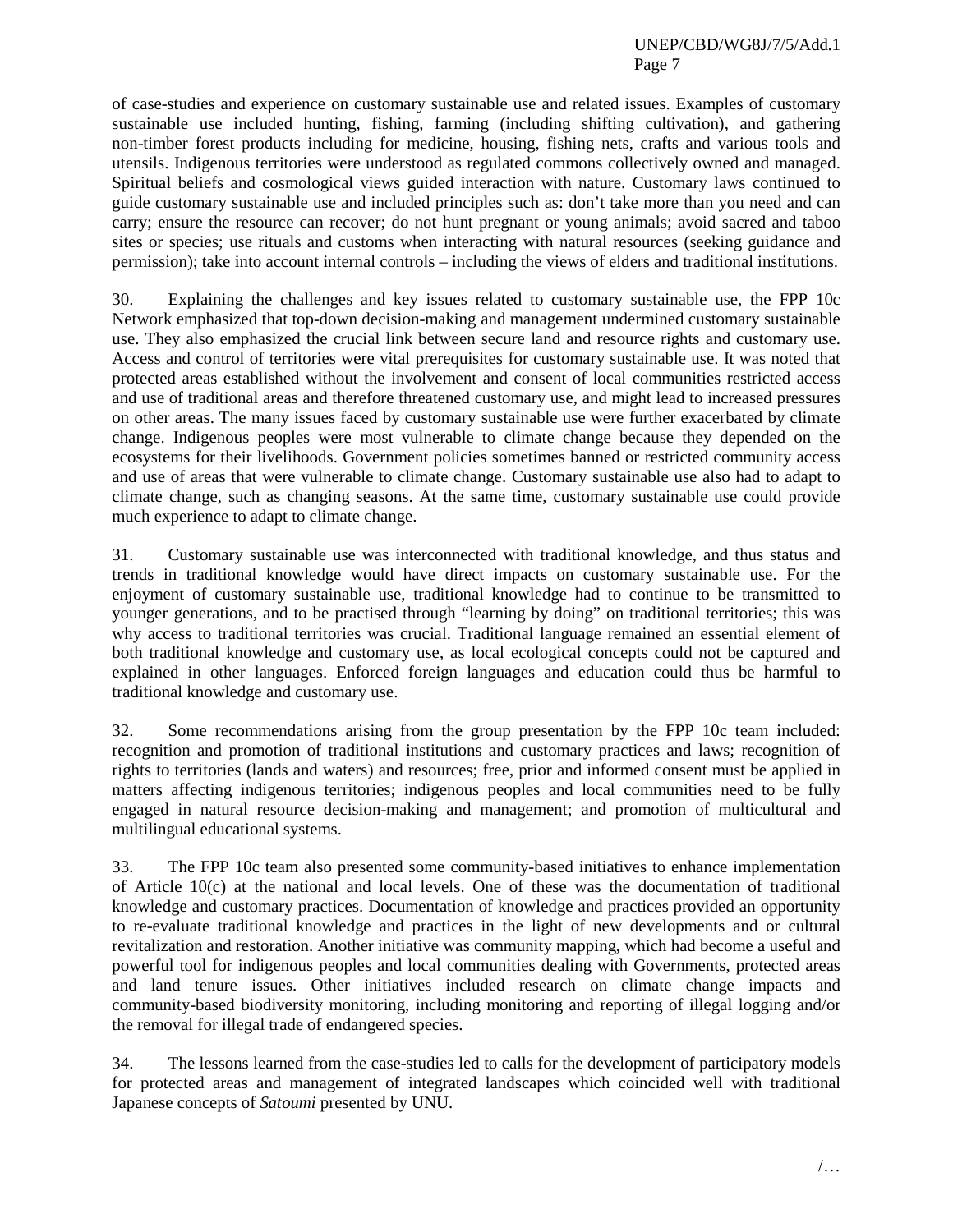35. On Wednesday morning, the meeting welcomed Professor Kazuhito Takeuchi, Vice Rector of UNU and representative of the International Partnership for the *Satoyama* Initiative (IPSI). Professor Takeuchi spoke at length of the *Satoyama* Initiative and linkages to conservation, biodiversity, customary sustainable use and the provision of ecosystem services. Socio-ecological production landscapes, the target areas of IPSI around the world, continued to be at risk at a time when pressures from human populations and climate change were accelerating. The *Satoyama* Initiative provided a space to consider and create new models of landscapes which could incorporate both ecosystem services and sustainable development. A number of case-studies of socio-ecological production landscapes were presented which demonstrated the value of diverse and integrated land-use systems including the tea forest of Yunnan Province in China, and mixed plantations in Brazil. Such examples provided sustainable multiple benefits and continued to deliver ecosystem services and enhanced cultural values. The expert also discussed the concept of socio-ecological production landscapes which in recent times had tended towards monocultures (such as plantations) and had thus become unsustainable. He also discussed the unique problem faced by Japanese socio-ecological production landscapes or *Satoyama* because of a declining and aging population of rural areas. The recent tsunami and earthquake disaster which had severely affected Japan had provided an opportunity to reconsider development in the light of S*atoyama*.

36. After the presentation on *Satoyama,* the Forest Peoples Programme and community representatives continued to present lessons learned from the 10(c) case-studies and focused on advice for a new component of work with an emphasis on concrete actions.

## *Advice on content of a new component of work focused on Article 10(c) proposed by the FPP 10c Network*

37. Some proposals presented by the FPP team included the following: policy and law reform to take into account access and rights to territories and resources for customary sustainable use; inclusion of traditional knowledge and customary sustainable use in the revision and updating of NBSAPs; policies and programmes developed with the effective participation of indigenous peoples and local communities to strengthen traditional knowledge and customary sustainable use, including the recognition of customary laws through national legal frameworks; strengthening of customary institutions; measures to recognize and respect the rights of indigenous peoples and local communities to territories and resources; review and resolution of land claims to strengthen land tenure and recognize traditional and collective tenure (secure land tenure); restitution of territories taken, including for protected areas, without free prior and informed consent of the relevant indigenous peoples and local communities; promotion of the full and effective participation of indigenous peoples and local communities in conservation and landscape management; effective participation in decision-making processes at all levels; development of mechanisms for effective free, prior and informed consent (FPIC) in relation to matters affecting indigenous territories; integration of customary sustainable use and traditional knowledge in the programme of work on protected areas, including in e-modules; promote culturally appropriate and multilingual education; remove assimilationist policies and promote self-determination and communitybased development.

38. Other recommendations included: that the Working Group on Article 8(j) and Related Provisions establish guidelines (complementary to the Addis Ababa Principles and Guidelines) to promote customary sustainable use and traditional knowledge, including in protected areas; collaborative on-theground projects to implement Article 10(c) and the ecosystem approach; decentralized decision-making and management processes (in line with the Ecosystem Approach); implementation of 10(c) as a crosscutting issue across other programmes of work of the Convention on Biological Diversity; examination of how in-depth reviews of specific programmes of work can be used to integrate 10(c), such as the in-depth review of the programme of work on island biodiversity to be considered at the eleventh meeting of the Conference of the Parties; creation of a mechanism for the Working Group on Article 8(j) and Related Provisions to provide advice and views on matters of mutual relevance directly to the Subsidiary Body on Scientific, Technical and Technological Advice (SBSTTA) on a regular basis; promotion and support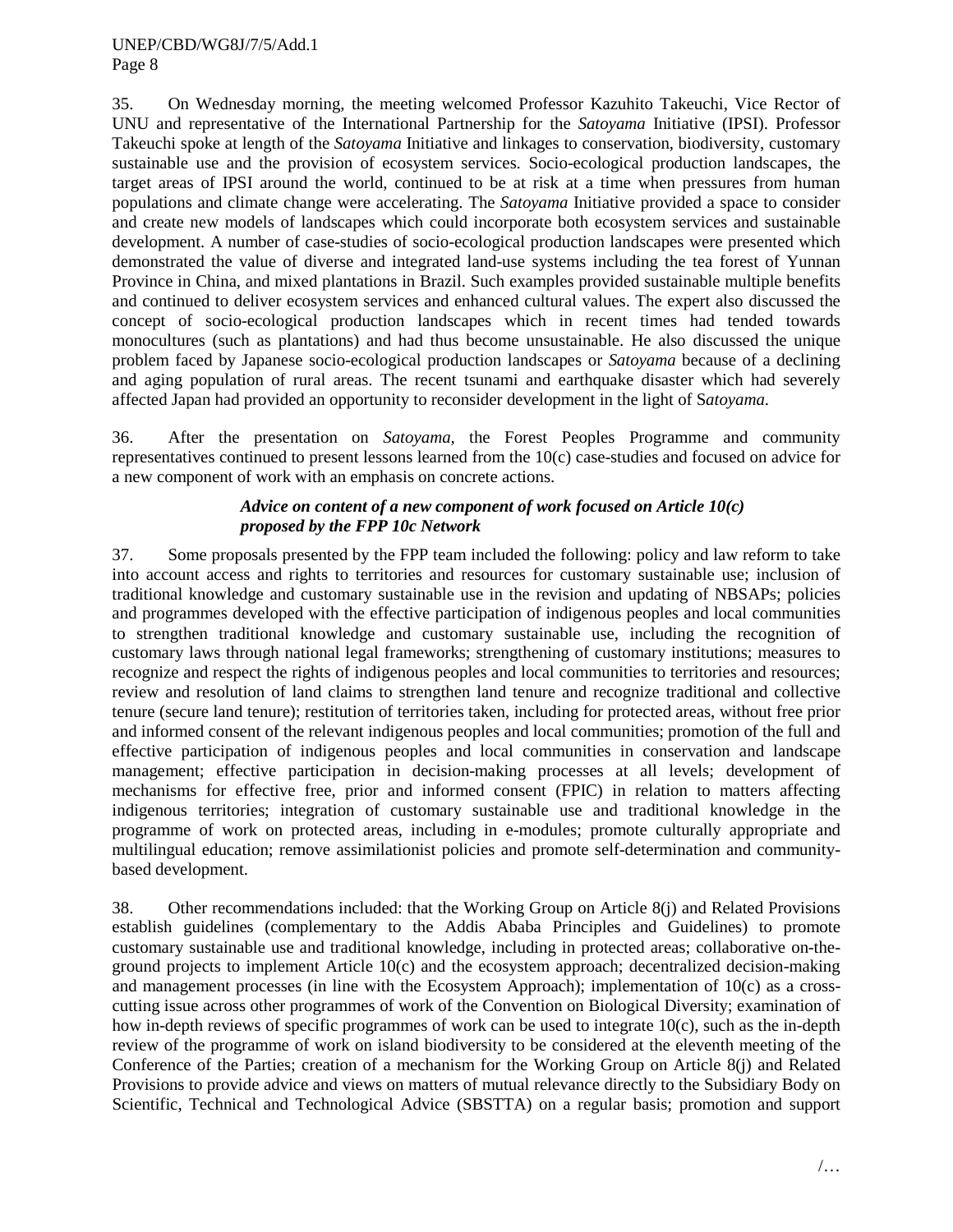(including financially) of on-the-ground implementation of 10(c) by indigenous peoples and local communities.

39. The representative of Benin presented on the protection of sacred forests in Benin. There were 2,940 sacred forests in Benin covering 18,360 hectares that were outside of official protected areas, and that had been preserved to date because of traditional beliefs and authorities. Recently, foreign cultural contact had caused erosion of traditional beliefs and authorities and the sacred forests had suffered as a result. Today the NGO of the Benin representative, Cercle pour la sauvegarde des ressources naturelles, was working to protect 20 per cent of the forest in partnership with traditional authorities and the Government. Local communities were restoring and strengthening sacred forests through direct intervention and through planting of local species and creation of buffer zones and corridors. The sacred forests continued to contribute to ecological services and social justice for local communities.

40. The expert of Colombia presented on opportunities and challenges in implementing Article 10(c) of the Convention. He noted the multi-ethnic society of Colombia included indigenous communities that in many cases had recognition and access to lands but also a large percentage of local peasant communities that often had no access the lands. Colombia recognized the importance of local authorities, including authority to manage lands. He emphasized that customary sustainable use could not be understood outside of the local institutions that shape local authorities. Special environmental management regimes (EMR) were used by the Government as tools to formalize and respect customary sustainable use. Colombia, through local environmental management, promoted the application of traditional knowledge. He further noted that there remained challenges, including: consolidating information systems based on a socio-economic framework that considered different scales of information; the need to strengthen local communities; the need to harmonize principles and guidelines for sustainable use and revitalize rural landscapes; and to develop mechanisms to promote collective actions for biodiversity conservation.

41. The expert from the Africa Resources Trust stressed the importance of community-based resource management. Governments in southern African understood the importance and effectiveness of partnerships with indigenous peoples and local communities for conservation and sustainable use of biodiversity. Community-based national park management contributed significantly to poverty alleviation throughout the region and contributed to community development. Local empowerment had also strengthened village identities. Local management had been so successful – including management of protected areas – that some communities were now facing the problem of how to manage cash generated by these activities.

42. The Executive Director of Seneca International presented on traditional knowledge and customary sustainable use and emphasized the need for Articles 8(j) and 10(c) to be read, understood and implemented together. She discussed the nexus between customary sustainable use, traditional knowledge and the need for market access. She called for actions to promote this approach at community, government and international levels. Revitalizing customary sustainable use could be an opportunity to create jobs, markets, enhance capacity and provide technical assistance.

43. Participants broke into small groups to discuss lessons learned from the presentations. Each group appointed a Chairperson and Rapporteur and was allocated 90 minutes to discuss lessons learned from the presentations and their applicability to the following three thematic areas:

(a) Guidance on sustainable use and related incentive measures for indigenous and local communities;

(b) Measures to increase the engagement of indigenous and local communities and Governments at national and local level in the implementation of Article 10 and the ecosystem approach;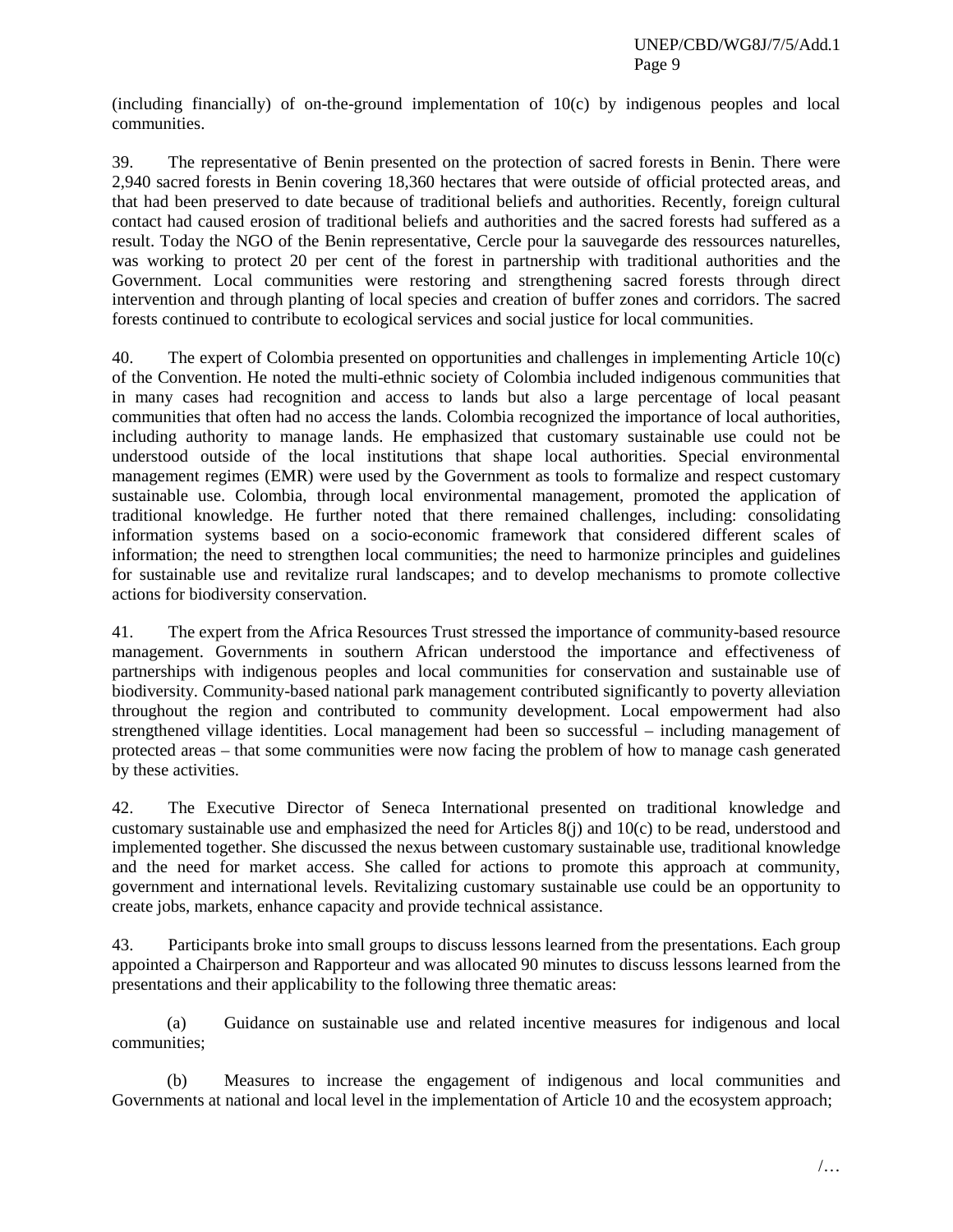(c) Strategy to integrate Article 10, with a focus on Article 10 $(c)$ , as a cross-cutting issue into the Convention's various programmes of work and thematic areas, beginning with the programme of work on protected areas.

44. With respect to the integration of Article10 with a focus on Article 10(c) as a cross-cutting issue into the work programmes and thematic areas of the Convention, while recognizing that their guidance would be submitted to the seventh meeting of the Working Group on Article 8(j) and Related Provisions for its consideration, the meeting emphasized the desirability of bringing its advice to the attention of the fifteenth meeting of SBSTTA and requested the Secretariat of the Convention on Biological Diversity to take measures to do so.

45. The Chairperson and Rapporteur of each small group reported back to plenary under the three thematic areas. The recommendations emanating from the discussions are contained in annex I to the present report.

## **ITEM 4. REFINING AND OPERATIONALIZING THE ADOPTED INDICATORS ON TRADITIONAL KNOWLEDGE, AS WELL AS THE DEVELOPMENT OF APPROPRIATE INDICATORS FOR CUSTOMARY SUSTAINABLE USE**

46. In paragraph 18 of decision X/43, the Parties requested the Executive Secretary to explore, through further technical workshops, the ongoing refinement of the adopted indicators for traditional knowledge as well as the development of appropriate indicators for customary sustainable use and to report on this matter to the Working Group on Article 8(j) and Related Provisions at its seventh meeting. With this in mind, on 2 June, the meeting focused on indicators. The Secretariat had made available a note by the Executive Secretary on indicators for assessing progress towards the 2010 biodiversity target – status of traditional knowledge, innovations and practices (UNEP/CBD/WG8J/6/2/Add.4/Rev.1). The document had been circulated to participants in advance of the meeting.

47. In the morning, the meeting discussed the ongoing refinement and use of the adopted indicators for traditional knowledge, also bearing in mind the implementation of Article 10, and the Strategic Plan for Biodiversity 2011-2020, and in doing so considered availability of data, methodologies and coordinating organizations. The three adopted indicators for traditional knowledge are: (a) Status and trends of linguistic diversity and numbers of speakers of indigenous languages; (b) Status and trends in land-use change and land tenure in the traditional territories of indigenous and local communities; (c) Status and trends in the practice of traditional occupations.

48. In the afternoon, the meeting considered the development of appropriate indicators for customary sustainable use and to what extent adopted indicators for traditional knowledge may be complementary. It was noted that preliminary work on customary sustainable use indicators was carried out by the FPP 10c network and the International Indigenous Forum on Biodiversity (IIFB) Working Group on Indicators, and data contained in two workshop/seminar reports (from Braziers Park  $2006<sup>1</sup>$  $2006<sup>1</sup>$  $2006<sup>1</sup>$  and Banaue  $2007<sup>2</sup>$  $2007<sup>2</sup>$ ) could be used as the basis for further technical work on this matter.

49. To assist in advancing the discussion on indicators, the Secretariat of the Convention on Biological Diversity gave an update on indicators for monitoring the Strategic Plan for Biodiversity 2011- 2020, Articles 8(j) and 10(c), and the following partner United Nations agencies made presentations: the United Nations Educational, Scientific and Cultural Organization (UNESCO), on status and trends of linguistic diversity and numbers of speakers of indigenous languages; and the Food and Agriculture Organization of the United Nations (FAO), on changing land use patterns. Ms. Joji Carino, coordinator of

<span id="page-9-0"></span> <sup>1</sup> <http://www.cbd.int/doc/?meeting=8JCSU-01> (UNEP/CBD/8J/CSU/1/INF/1)

<span id="page-9-1"></span> $^{2}$  <http://www.cbd.int/doc/?meeting=WG8J-05>(UNEP/CBD/WG8J/5/INF/2)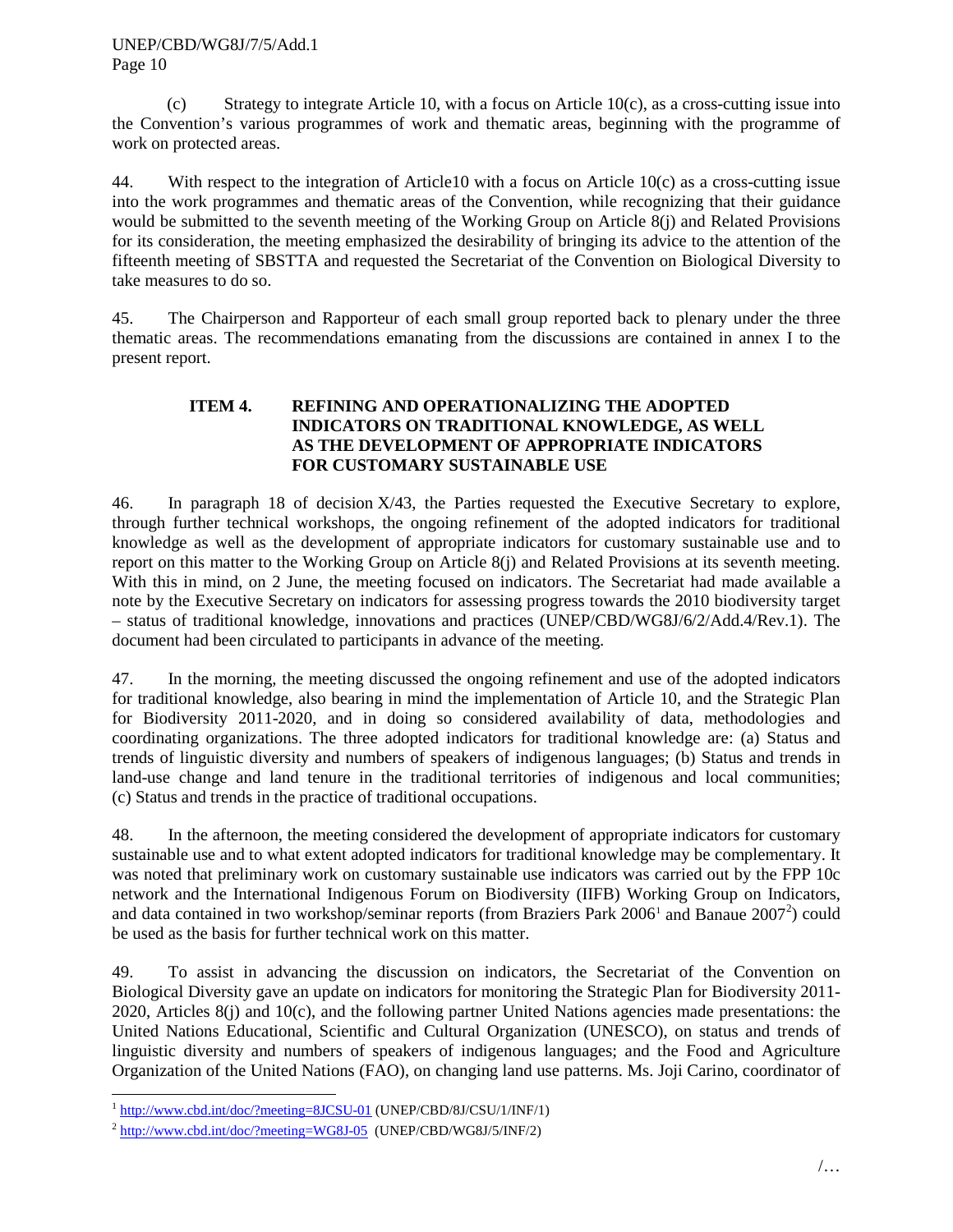the IIFB working group on indicators reported on traditional occupations and recent collaborations with the International Labour Organization (ILO), and about related initiatives to monitor indigenous peoples' human rights, traditional knowledge and well-being, focusing on community-level monitoring through such tools as community mapping, VITEK (Vitality Index of Traditional Environmental Knowledge) and case studies on customary sustainable use.

50. After an in-depth discussion, the following possible steps forward were proposed by the experts working on indicators: consider local-global linkages for indicators work on traditional knowledge and customary sustainable use; identify institutional support and resources to implement continuing technical processes on indicators; hold a technical workshop on mapping land cover, land use and land tenure security indicator by considering overlays of data (global, regional, national and local); carry out further technical work on customary sustainable use indicators, with the aim of identifying a limited number of indicators to be proposed for development and adoption; strengthen gender dimension of indicators work; carry out workshops to consider availability of data, methodologies, and coordinating organizations to further refine the proposed indicators; strengthen the indicators work of indigenous peoples and local communities and its links to the community-based monitoring, reporting and verification tool (MRV) for reducing emissions from deforestation and forest degradation (REDD) and to the ongoing work for the inclusion of governance, social impact assessments, and benefit-sharing in evaluation processes concerning the effective management of protected areas.

51. The recommendations of the meeting on this agenda item are contained in annex II to the present report.

### **ITEM 5. OTHER MATTERS**

52. No other matters were raised.

### **ITEM 6. ADOPTION OF THE REPORT**

53. The present report together with its two annexes was adopted at the final session of the meeting, on 3 June 2011.

#### **ITEM 7. CLOSURE OF THE MEETING**

54. Following the customary exchange of courtesies, the meeting was closed at 6 p.m. on Friday, 3 June 2011.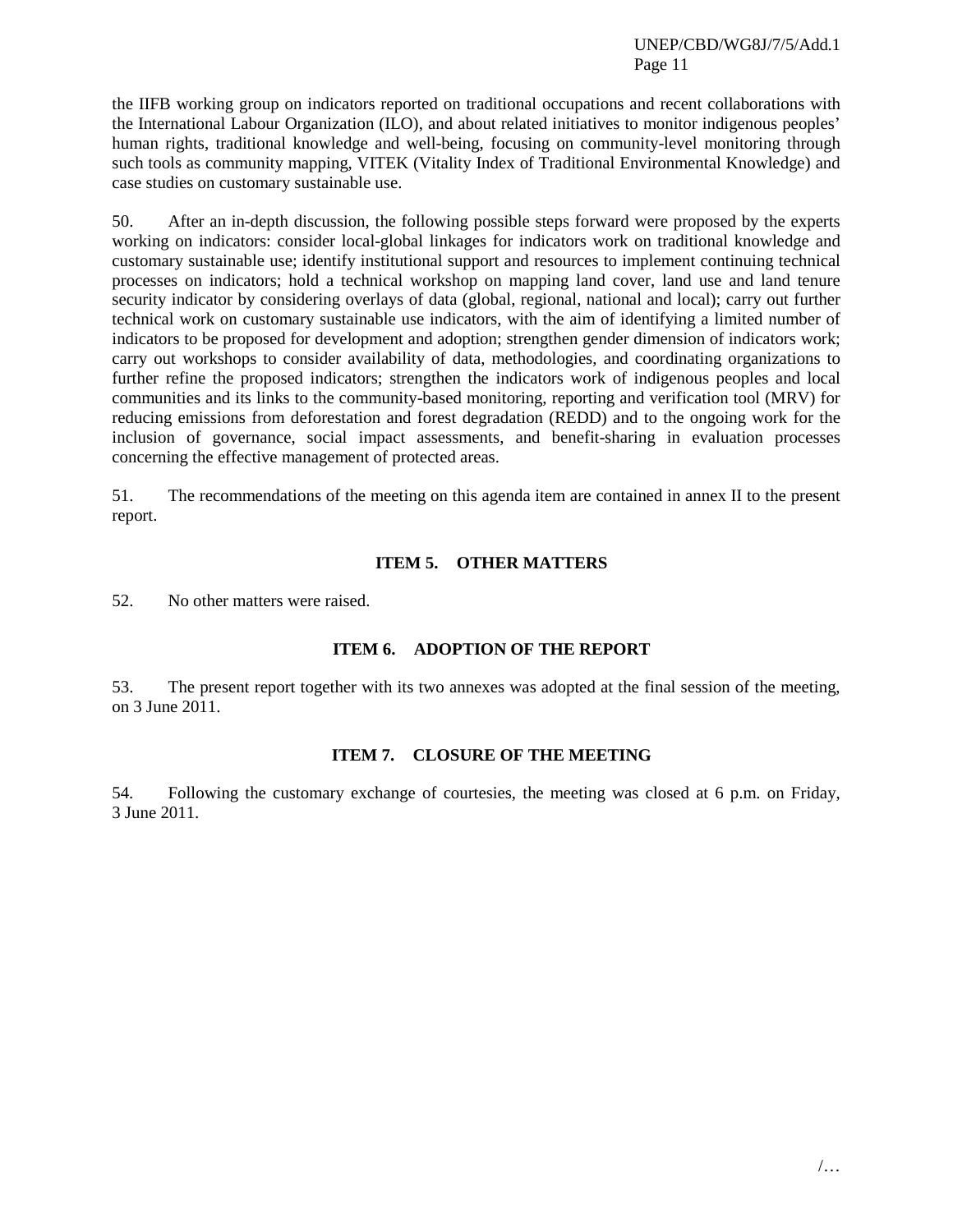#### *Annex I*

### **ADVICE ON THE CONTENT AND IMPLEMENTATION OF THE NEW MAJOR COMPONENT OF WORK ON ARTICLE 10 WITH A FOCUS ON ARTICLE 10(c)**

1. Experts noted that the following considerations are of special relevance and constituted a point of departure for the recommendations following:

(a) Biodiversity, customary sustainable use and traditional knowledge are intrinsically linked. Indigenous peoples and local communities, through customary sustainable use, constantly shape and reshape social and ecological systems, landscapes, seascapes, plants and animal populations, genetic resources and related management practices, thereby adapting to changing conditions such as climate change, and contributing to maintaining biodiversity and ecosystem services, and strengthening of the resilience of the social - ecological systems. Thereby indigenous peoples and local communities and holders of traditional knowledge related to customary sustainable use also contribute to the generation of new knowledge for the benefit not only of indigenous peoples and local communities but of human well-being at large;

(b) Recognize that many indigenous peoples and local communities depend directly on biodiversity and its customary sustainable use and management for local livelihoods, resilience and cultures;

(c) Cultural and spiritual values and practices play an important role in maintaining sustainable use and transmitting its importance to the next generation;

(d) It is of primary importance for successful outcomes that the development and implementation of policies and programmes for customary sustainable use are made with the full and effective participation of indigenous peoples and local communities, with a focus on women and their crucial contribution to customary sustainable use;

(e) Take fully into account the 2011-2020 Aichi Biodiversity Targets 14 (ecosystem services) and 18 (traditional knowledge and customary sustainable use), the Nagoya Protocol, and the programme of work for Article 8(j) and related provisions;

(f) Respect for the territoriality of indigenous peoples and local communities includes cultural, social, economic and ecological elements associated with the traditional management systems of indigenous lands, waters and territories. Effective access, control and management by indigenous peoples and local communities of local territories are an essential requirement for customary sustainable use;

(g) Bio-cultural territories embody traditional indigenous land and marine tenure, land and marine use, ritual use, production and exchange systems, political organization and goals and cultural identity. Bio-cultural heritage expresses the indivisibility of indigenous peoples and local communities with their territories, biodiversity (genetic to landscape) and culture and includes traditional resource rights. Indigenous peoples and local communities are ecosystem-based, making indigenous peoples and local communities well placed to implement the ecosystem approach and to efficiently and economically manage ecosystems;

(h) Full consideration of social and cultural dimensions is vital to the ecosystem approach. Therefore traditional knowledge and customary sustainable use must be central to the implementation of the ecosystem approach;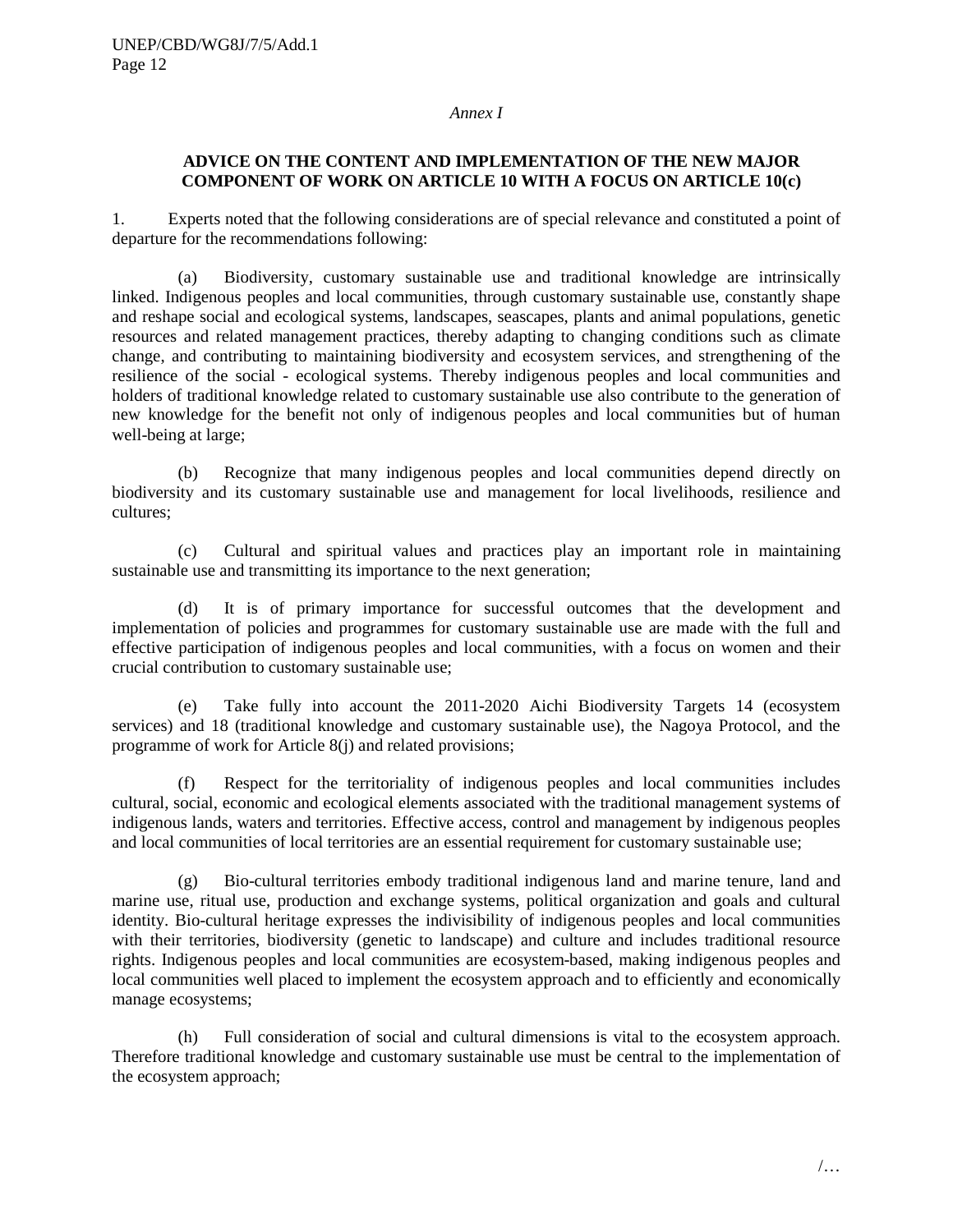(i) Full implementation of the ecosystem approach, in particular principles 1 and  $2<sup>3</sup>$  $2<sup>3</sup>$  $2<sup>3</sup>$ , provides an important tool to strengthen the communities' capacity to fully practice customary sustainable use;

(j) Customary sustainable use is one dimension in the exercise of self-determination, and this right must be respected, ensuring the free, prior and informed consent of indigenous peoples and local communities consistent with United Nations Declaration on the Rights of Indigenous Peoples (UNDRIP);

(k) Customary sustainable use not only provides for livelihoods of people and conservation of biodiversity but is also useful in building resilience for climate change adaptation and as a source for learning related to socio-ecological systems and possible innovations for productive landscapes and continued human well-being;

(l) Measures should be taken to address unsustainable use and revitalize and restore degraded landscapes (including seascapes and waters).

2. The advice of the meeting for consideration at the seventh meeting of the Working Group on Article 8(j) and Related Provisions is as follows:

#### **A. GUIDANCE ON SUSTAINABLE USE AND RELATED INCENTIVE MEASURES FOR INDIGENOUS AND LOCAL COMMUNITIES**

# **A.1 Customary sustainable use and diverse local economies**

(a) Promote and encourage customary sustainable use of biodiversity for poverty alleviation and in the achievement of the Millennium Development Goals;

(b) Encourage, promote and develop innovative sustainable economic models and diverse local economies based upon sustainable use of biological resources and collective action;

(c) Strengthen and revitalize indigenous peoples and local communities to exercise their human rights including customary rights;

(d) Promote and encourage community-based resource management;

(e) Parties should explicitly consider customary sustainable use in National Biodiversity Strategies and Action Plans (NBSAPs), as a strategic way to maintain socio-ecological values and to achieve human well-being.

# **A.2 Legislation and land and resource rights**

3. With the full and effective participation and free, prior and informed consent of indigenous peoples and local communities:

(a) Enact national and sub-national legislation to respect, recognize and promote customary sustainable use and traditional knowledge, consistent with indigenous peoples and local communities' customary laws, and procedures;

(b) Develop international, national and sub-national instruments and policies that support traditional institutions and the development of community bio-cultural protocols consistent with customary laws;

<span id="page-12-0"></span> $\frac{3}{2}$ (see<http://www.cbd.int/ecosystem/principles.shtml>)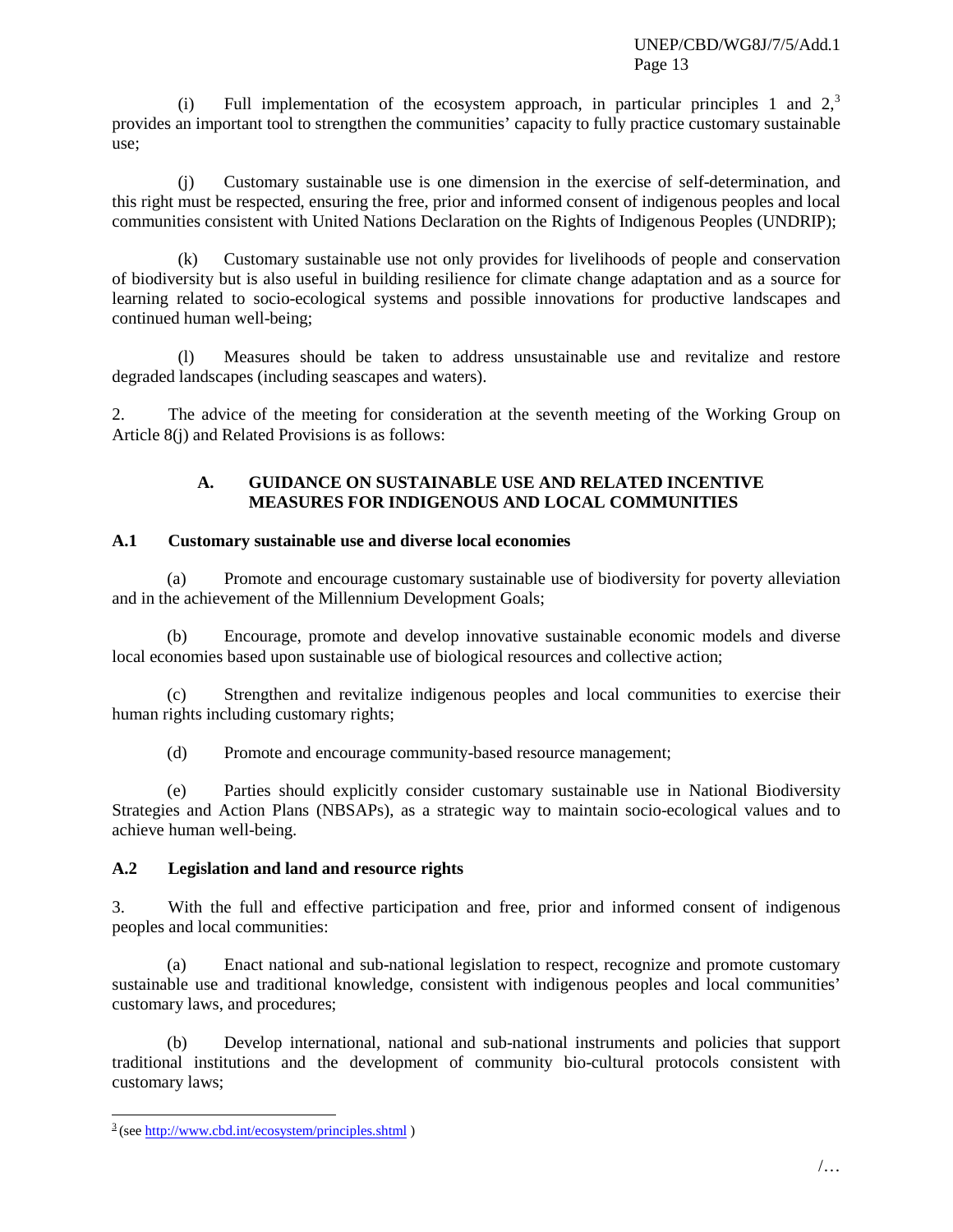#### UNEP/CBD/WG8J/7/5/Add.1 Page 14

(c) Review national and sub-national laws and policies, with a view towards legal recognition of collective ownership and customary resources rights;

(d) Reconcile land use options and develop equitable models of landscape management where coexistence of indigenous peoples and local communities and others sectors of society is a reality;

(e) Ensure that free, prior and informed consent (FPIC) is respected and fully applied in all decisions, policies, actions and measures that may affect indigenous peoples' lands and territories, in accordance with UNDRIP and related international instruments.

# **A.3 Targeted support and funding**

4. Support and funds are needed for:

(a) Community redevelopment and the development of innovative economic models, with a focus on customary sustainable use, the promotion of traditional knowledge and cultural restoration and collective actions;

(b) Appropriate scale of projects and ability to scale up successful initiatives;

(c) Capacity-building initiatives and cross-cultural visits between successful projects and start-up projects;

(d) Promotion and strengthening of community-based initiatives by indigenous peoples and local communities and in particular women to implement Article 10(c) and to enhance customary sustainable use;

(e) Indigenous peoples in both developing and developed countries;

(f) Support for marketing of products from relevant community conservation projects including community based and managed tourism;

(g) Identification of economic models and market access strategies that are supportive of products and services from customary sustainable use at local, regional, national, and international levels;

(h) Exploring, developing and implementing provisions for economic incentives for sustainable livelihoods based on customary sustainable use and traditional knowledge;

(i) Encouraging and strengthening customary sustainable use through the repatriation and recovery of traditional knowledge and associated cultural property as per task 15 of the 8(j) programme of work and the repatriation of other indigenous bio-cultural heritage;

(j) Collaborate with the International Partnership for the *Satoyama* Initiative (IPSI) and the FAO's Globally Important Agricultural Heritage Systems (GIAHS) initiative and similar programmes, to revitalize local territories and economies based on traditional knowledge and customary sustainable use.

# **A.4 Opportunities and knowledge gaps for further exploration**

(a) Encourage the development of community-based knowledge systems on customary sustainable use and related issues to promote cultural restoration;

(b) Explore the nexus between customary use and sustainable use to develop economic opportunities for indigenous peoples and local communities, such as geographic branding and other forms of creative protection of intellectual property rights (IPR) to promote unique products;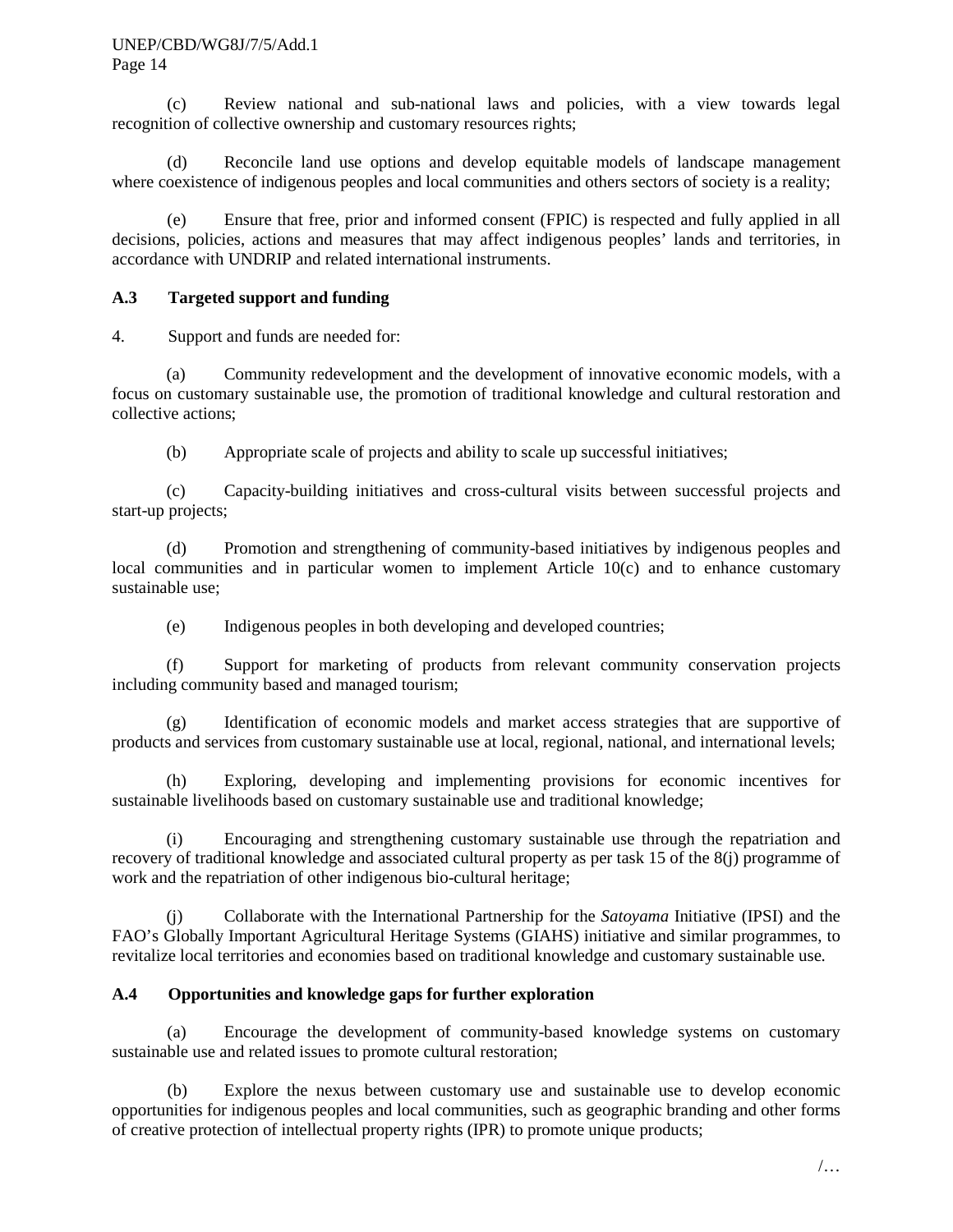(c) Expand on the methods used to put value on biodiversity and ecosystem services so as to incorporate indigenous cultural and spiritual values with their free, prior and informed consent.

# **B. MEASURES TO INCREASE THE ENGAGEMENT OF INDIGENOUS AND LOCAL COMMUNITIES AND GOVERNMENTS AT NATIONAL AND LOCAL LEVEL IMPLEMENTATION OF ARTICLE 10 AND THE ECOSYSTEM APPROACH**

### **B.1 Plan of Action and toolbox**

(a) Develop a Plan of Action, including gap analysis and toolbox, in collaboration with relevant agencies and in particular the FAO instruments and with the effective participation of indigenous peoples and local communities, for the promotion of customary sustainable use. The toolbox could include: regional approaches and sub-regional, concrete examples of success; educational curricula; nonmonetary benefit-sharing (technology transfer, capacity-building, value added); support/stimulation of local economies; customary sustainable use-specific guidelines complementary to the Addis Ababa Principles and Guidelines; rights of indigenous peoples and local communities (including fishers, farmers and other social sectors); relevant instruments of the Convention on Biological Diversity; main messages including how customary sustainable use can benefit people and ecosystems; transparency and financial accountability; explanation of customary sustainable use rights and obligations; and concrete instruments and mechanisms to include in national laws tools about involving indigenous peoples and local communities in the management and conservation of biological resources. The development of the toolbox should take advantage of the toolbox to be developed for sustainable use and farmers' rights under the decision of the Fourth Regular Session of the Governing Body of the ITPGRFA;

(b) Ensure that information on Article 10 and customary sustainable use and the ecosystem approach is made available in appropriate languages and disseminated including through associated capacity-building workshops;

(c) Support the institutional and management capacity-building of communities and institutions, including networking of communities according to the needs and priorities identified by indigenous peoples and local communities, specifically regarding the capacity of women;

(d) Create and support and implement strategic, dynamic, specific, user-driven and participatory community management and development plans based on customary sustainable use, traditional knowledge and bio-cultural protocols;

(e) Ensure the full and effective participation of indigenous peoples and local communities, in particular women, in public policy making and biodiversity management and decision-making processes at all levels;

(f) Invite non-Parties to consider guidelines formulated under the Convention on Biological Diversity, concerning customary sustainable use, traditional knowledge and practices in accordance with free, prior and informed consent.

### **B.2 Education**

(a) Mainstreaming biodiversity education, including issues of customary sustainable use, traditional knowledge and indigenous languages in the formal and informal education systems with the full and effective participation of indigenous peoples and local communities;

(b) Promote intergenerational transmission of traditional knowledge and indigenous languages relevant for customary sustainable use by indigenous peoples and local communities through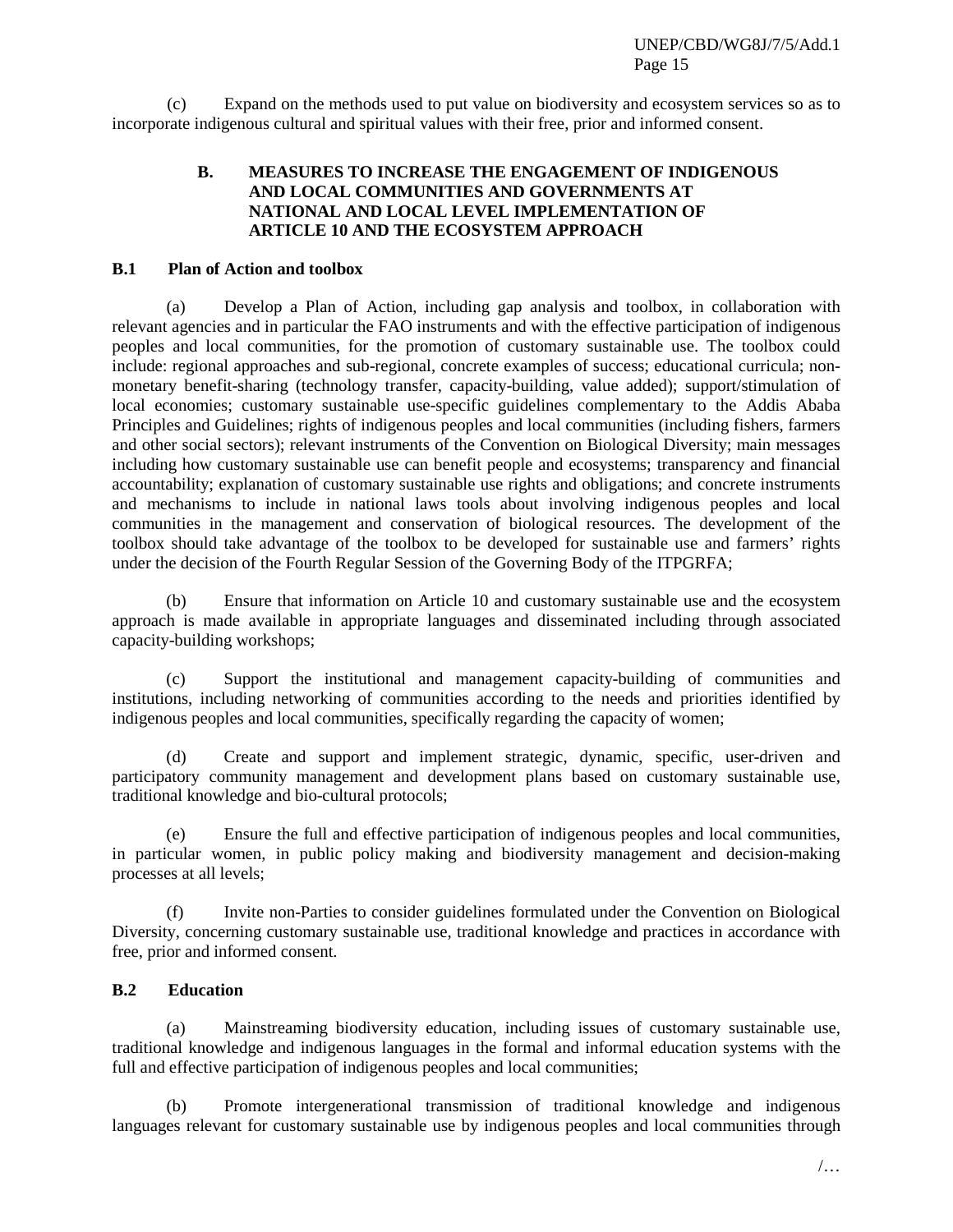#### UNEP/CBD/WG8J/7/5/Add.1 Page 16

formal and informal education and cultural appropriate mechanisms, including strengthening oral traditions;

(c) Promote education and public awareness related to the importance of traditional knowledge and customary sustainable use (formal and non-formal);

(d) Recognize and support indigenous peoples and local communities to strengthen traditional institutions, including traditional forms of education in traditional languages;

(e) Promotion of collaboration amongst nations, countries and communities on customary sustainable use, traditional knowledge and practices and indigenous languages, including fostering of South-South cooperation.

### **B.3 Monitoring and evaluation**

Put in place a monitoring system to analyse the relationship between customary sustainable use and ecosystem services and human well-being and sustainable development, with the full and effective participation of indigenous peoples and local communities.

## **C. A STRATEGY TO INTEGRATE ARTICLE 10, WITH A FOCUS ON ARTICLE 10(c), AS A CROSS-CUTTING ISSUE INTO THE CONVENTION'S VARIOUS PROGRAMMES OF WORK AND THEMATIC AREAS, BEGINNING WITH THE PROGRAMME OF WORK ON PROTECTED AREAS**

(a) Identify opportunities to implement the Plan of Action for the promotion of customary sustainable use, including gap analysis and toolbox, in all of the Convention's various programmes of work and thematic areas;

(b) Promote and ensure the full and effective participation of indigenous peoples and local communities and civil society organizations in revising and updating of the NBSAPs in developing national targets and indicators in line with the strategic plan and in producing the national reports to the Convention on Biological Diversity so that customary sustainable use can be integrated into all of these processes;

(c) Promote and support the associations, networking and partnerships of the organizations of indigenous peoples and local communities for implementation and enhancement of the plan of action;

(d) Generation of information management mechanisms to facilitate the documentation of traditional knowledge and practices for customary sustainable use, with the effective participation and prior informed consent of indigenous peoples and local communities, that can be easily accessed by the various programs of the Convention and national governments, and address funding requirements;

(e) Promote understanding and broad public awareness that our most biodiverse systems are formed in interaction with humans, and that traditional knowledge and customary sustainable use contribute to and uphold biodiversity, landscapes and seascapes including in protected areas;

(f) Build common agendas across Multilateral Environmental Agreements related to the importance of preservation, protection and promotion of traditional knowledge, innovations and practices and promotion of customary sustainable use for sustainable development;

(g) Taking into consideration the three indicators adopted under the Convention on Biological Diversity for status and trends in traditional knowledge, explore and develop indicators for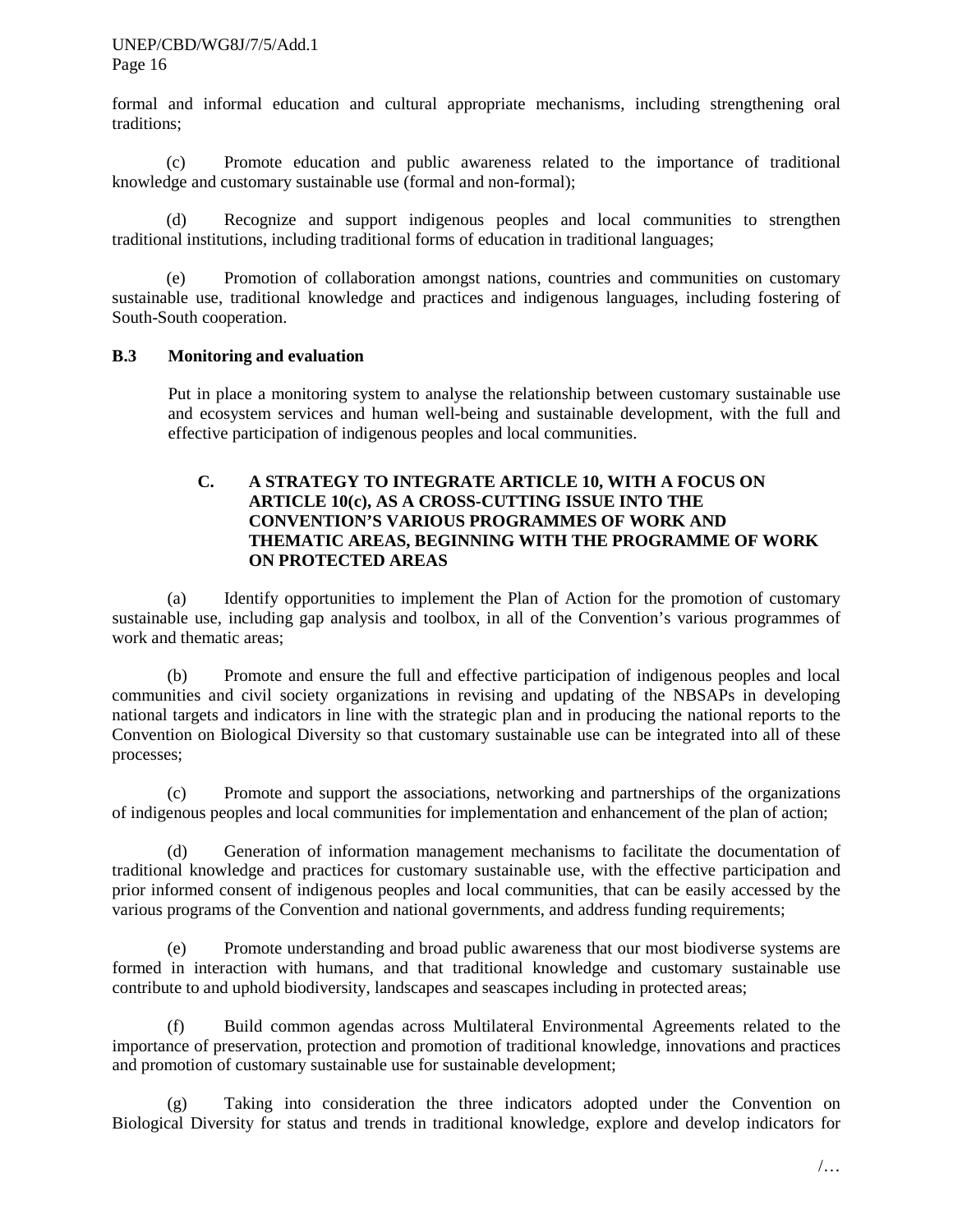customary sustainable use and incorporate indicators into national and sub-national programmes and policies;

(h) Recognize the importance of integrating traditional knowledge and customary sustainable use in the work of the Intergovernmental Science-Policy Platform on Biodiversity and Ecosystem Services (IPBES);

(i) Create a mechanism for the Working Group on Article 8(j) and Related Provisions to provide advice and views on matters of mutual relevance directly to SBSTTA on a regular basis;

(j) Explore and promote on-the-ground implementation of 10(c) by indigenous peoples and local communities;

(k) Develop further guidelines on protected areas legislation, to ensure that the establishment of protected areas takes place with the full and effective participation of indigenous peoples and local communities and their free, prior and informed consent;

(l) Promote innovative protected areas governance and management types, including Indigenous Community Conserved Areas (ICCAs), encouraging the application of traditional knowledge and customary sustainable use in protected areas;

(m) Ensure that the national multi-stakeholder committees for the implementation of the programme of work on protected areas (PAs) are established and include representatives of indigenous peoples and local communities and civil society organizations and that they are informed about the need to integrate customary sustainable use in the implementation of the programme of work on Pas;

(n) Include the integration of customary sustainable use into the programme of work on PAs, through customary sustainable use specific guidance in the web-based e-modules of the programme of work;

(o) To develop concrete agreements between indigenous peoples and local communities and PAs managers concerning the integration of customary sustainable use in PAs management plans.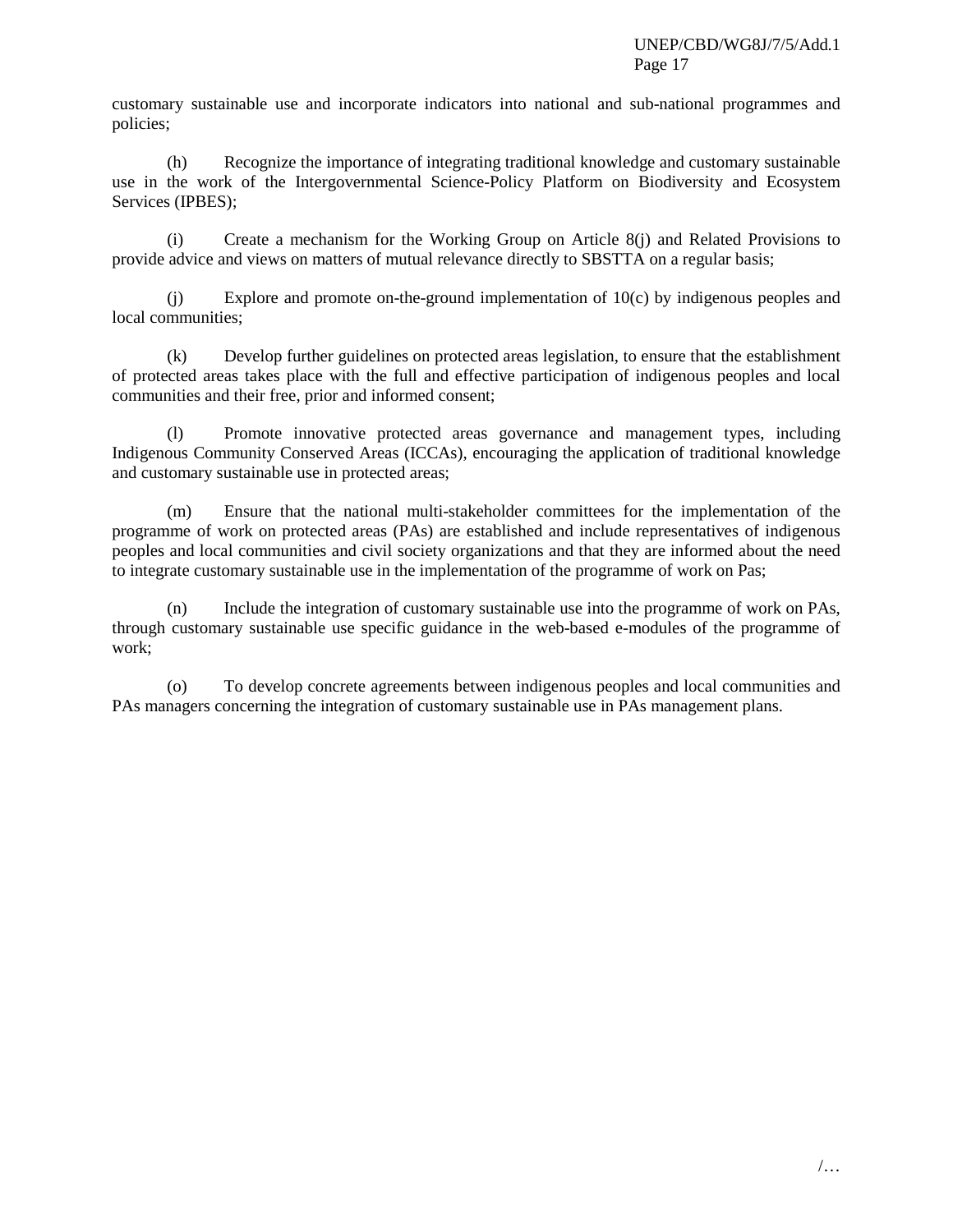#### *Annex II*

### **INDICATORS**

The advice of the meeting for consideration at the seventh meeting of the Working Group on Article 8(j) and Related Provisions is as follows:

(a) Welcoming the work carried out under the auspices of the Ad Hoc Open-Ended Working Group on Article 8(j) and Related Provisions, and including the regional and international technical workshops organized by the Working Group on Indicators of the International Indigenous Forum on Biodiversity, to identify a limited number of meaningful and practical indicators on the status of traditional knowledge, innovations and practices and in other focal areas, to assess progress towards achieving the revised Strategic Plan for Biodiversity 2011-2020 and the Aichi Biodiversity Targets;

(b) Building on previous indicator work and the outcomes regarding both traditional knowledge and customary sustainable use from the Banaue expert seminar  $(2007)^4$  and the thematic workshop on possible indicators for customary sustainable use<sup>[5](#page-17-1)</sup>;

(c) Taking into account the possible dual application and complementarity of indicators adopted for traditional knowledge as also being relevant for customary sustainable use;

(d) Recommends that international technical workshops and regional workshops, according to the seven geo-cultural regions recognized by the United Nations Permanent Forum on Indigenous Issues, be carried out on indicators for customary sustainable use, including consideration of the availability of data, culturally and linguistically appropriate methodologies, and coordinating organizations, with the aim of identifying a limited number of indicators to be proposed for development and adoption for consideration of the eighth meeting of the Working Group on Article 8(j) and Related Provisions;

(e) Also recommends a technical workshop on mapping land cover, land use and land tenure security indicators by considering overlays of data (global, regional, national and local);

(f) Requests Parties to consider the pilot testing of indicators in collaboration with indigenous peoples and local communities and to report the results to a future meeting of the Working Group on Article 8(j) and Related Provisions;

(g) Invites UNESCO to collaborate with the Secretariat of the Convention on Biological Diversity to further the compilation and analysis of data on linguistic diversity and the status and trends of speakers of indigenous languages and to provide information on this indicator for the regular consideration of the Working Group on Article 8(j) and Related Provisions on a biennial basis;

(h) Invites the International Labour Organization to collaborate with the Secretariat of the Convention on Biological Diversity in association with indigenous peoples and local communities and relevant organizations to develop, pilot and monitor data concerning the practice of traditional occupations and to provide information on this indicator for the regular consideration of the Working Group on Article 8(j) and Related Provisions on a biennial basis;

<span id="page-17-0"></span><sup>&</sup>lt;sup>4</sup> <http://www.cbd.int/doc/?meeting=WG8J-05>(UNEP/CBD/WG8J/5/INF/2)

<span id="page-17-1"></span> $5$  <http://www.cbd.int/doc/?meeting=8JCSU-01> (UNEP/CBD/8J/CSU/1/INF/1)